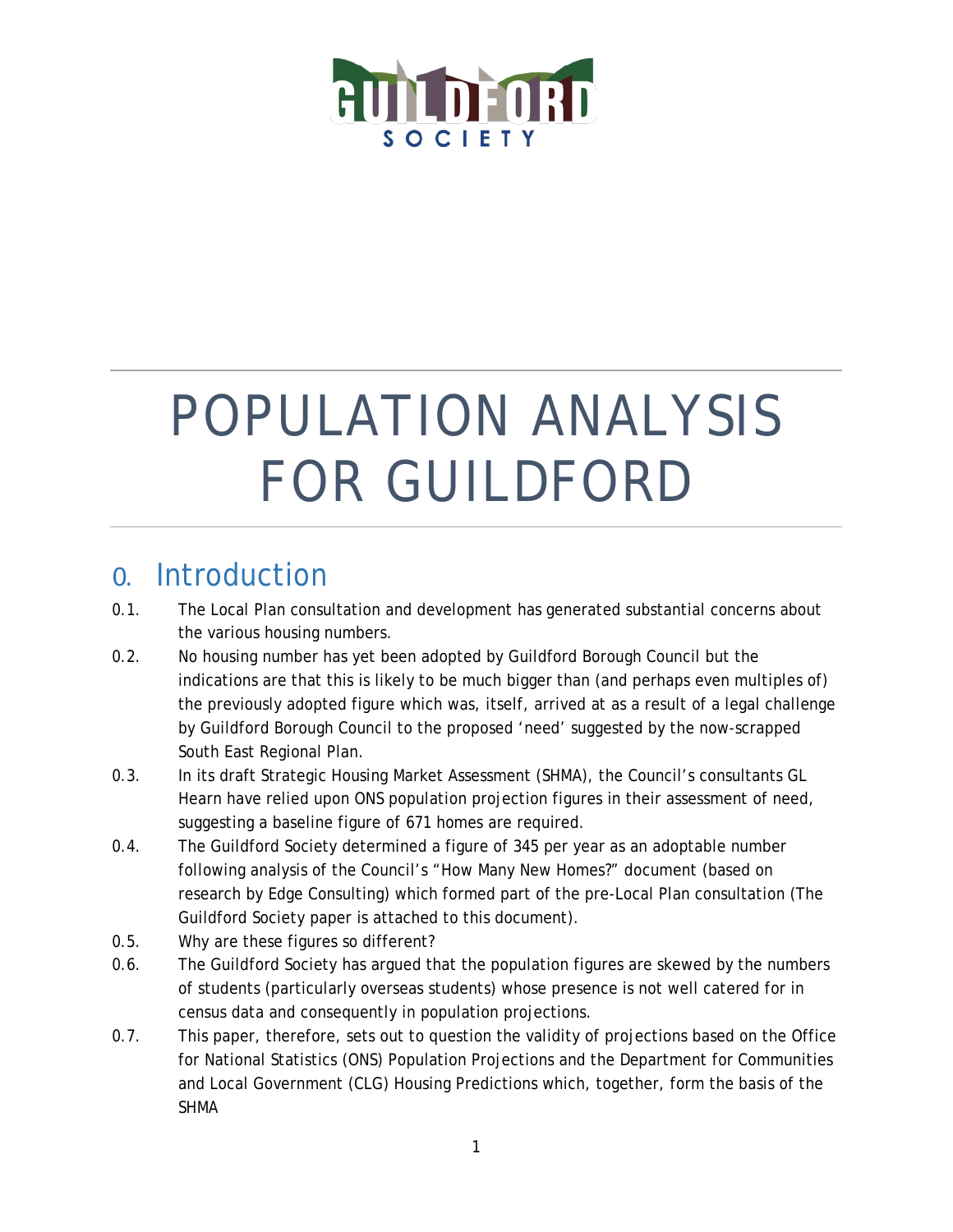

# 1. Analysis of the Population Data

1.1. It is very clear from the publications of the Office for National Statistics that the 2011 census shows a very substantial population peak at aged 21.



1.2. The data actually show a bulge in population around the typical age of Undergraduate or Masters students.

#### The 2011 Census

- 1.3. The 2011 census showed Guildford as having a 5.8% rate of growth, adding 7,500 additional heads to its population over the ten year period from the previous census.
- 1.4. The percentages of 2011 census population who were UK-born were:
	- England 86.2%
	- South East 87.9%
	- SURREY 85.8%
	- **Guildford 84.5%**
	- Waverley 89.4%
	- Woking 80.1%
- 1.5. It is worth noting that the census data shows that Guildford had 21,277 people in its regular population in 2011 who were non-UK born, and there were 12,982 people who did not hold a UK passport.
- 1.6. When we look at the ward data, there appears to be an anomaly in the Onslow Ward, which includes the University.
- 1.7. Only 63.8% of people living in Onslow Ward were born in England (Guildford 81.0%, Westborough, *neighbouring Onslow*, 81.0%). The median age in Onslow is 23 (average 31) versus Guildford at 38 (39) and Westborough at 32 (36).
- 1.8. The equivalent figures for Friary & St Nicholas which also includes a fairly significant student population – are that 72.9% were born in England and the median age is 32 (average age 36)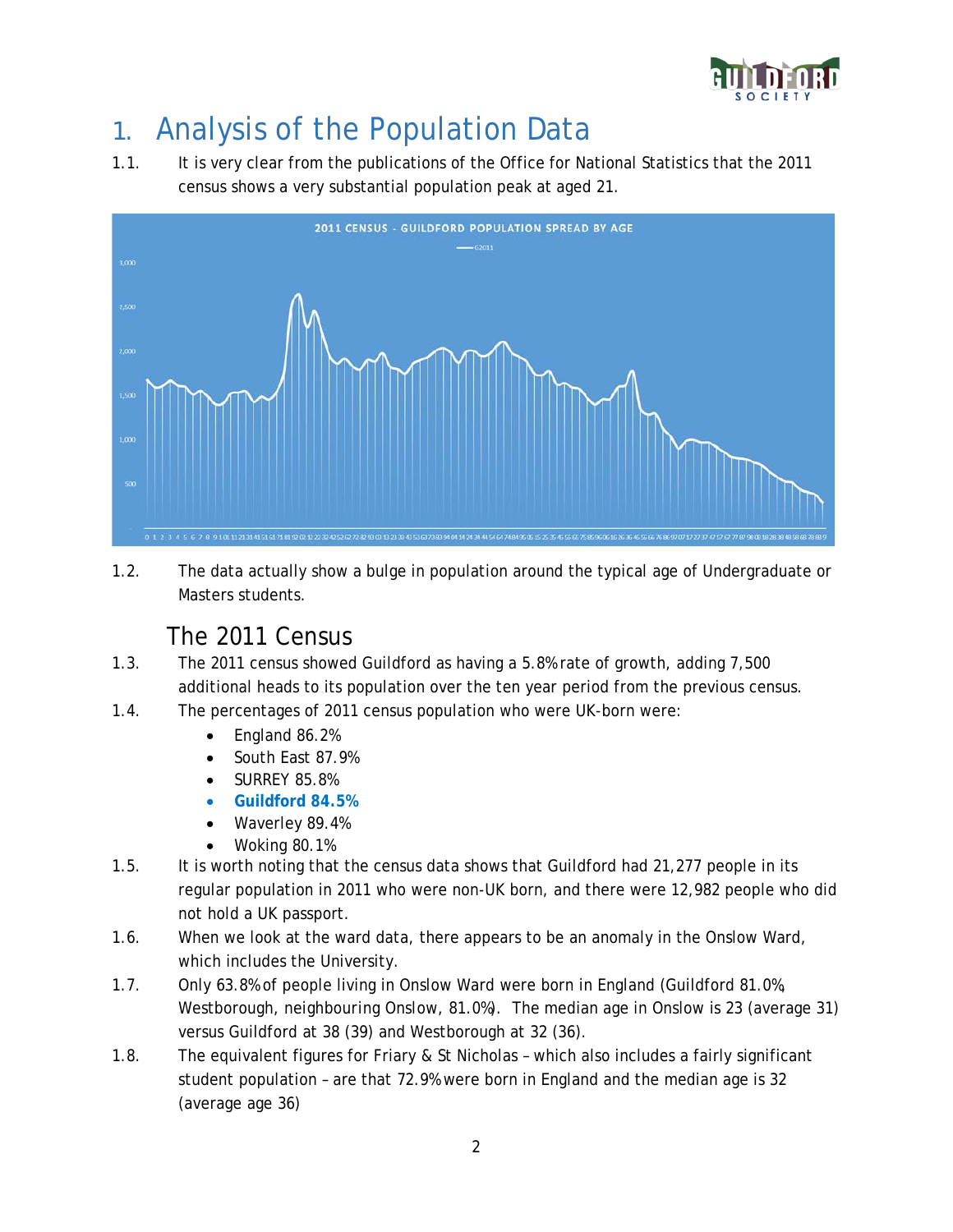

- 1.9. From our knowledge of the area and of Onslow Ward itself, **this anomaly seems to be highly significant and demonstrative of a significant student population** which, for the purposes of the census has given its usual residence in Guildford.
- 1.10. It is worth considering the treatment of students (and their inconsistencies) in the censuses of 2001 and 2011.

#### How are students treated in the census?

- 1.11. It seems, therefore, appropriate to consider how students were treated in both the 2011 and particularly the 2011 censuses.
- 1.12. In 2001, the Census was designed to measure the usually resident population, with **students being counted at their term-time address**. People were treated as usually resident at the place where they lived for the majority of the time, or at their current address if they had no usual residence.
- 1.13. The ONS Census quality assessment noted that there was broad comparability at a national level with the resident count from the 1991 Census, when students were counted at their home address. However, local results were not entirely consistent with 1991 because of the movement of students to schools and university towns in term-time.
- 1.14. There is some confusion in the 2011 census data. The ONS document prior to the census (Final Population Definitions for the 2011 Census) noted:

| 2.4.3 Further clarification on place of<br>usual residence                                                                                                 |  |  |  |  |  |  |  |
|------------------------------------------------------------------------------------------------------------------------------------------------------------|--|--|--|--|--|--|--|
| <b>Students</b>                                                                                                                                            |  |  |  |  |  |  |  |
| Students, and children at boarding school,<br>should be counted as usually resident at<br>their term-time address.                                         |  |  |  |  |  |  |  |
| They should also be counted as usually<br>resident at their permanent/family address<br>(if different), but only limited information will<br>be collected. |  |  |  |  |  |  |  |

- 1.15. Furthermore, Any UK resident who was staying in a communal establishment (such as a University Hall of residence) on 27 March 2011 and had no usual address in the UK is counted as usually resident at the communal establishment (regardless of how long they have stayed or intend to stay there). This would apply to overseas students living in Courts at the University.
- 1.16. The key questions in the 2011 Census as it related to the 2001 Census were questions 5 to 8 (reproduced below with the 2001 comparator alongside).
- 1.17. The next key challenge is to understand how the information has been used.
- 1.18. It seems that published data attempts to remove term-time students from the datasets hence the 10,714 students in Guildford in the Census data falls substantially short of the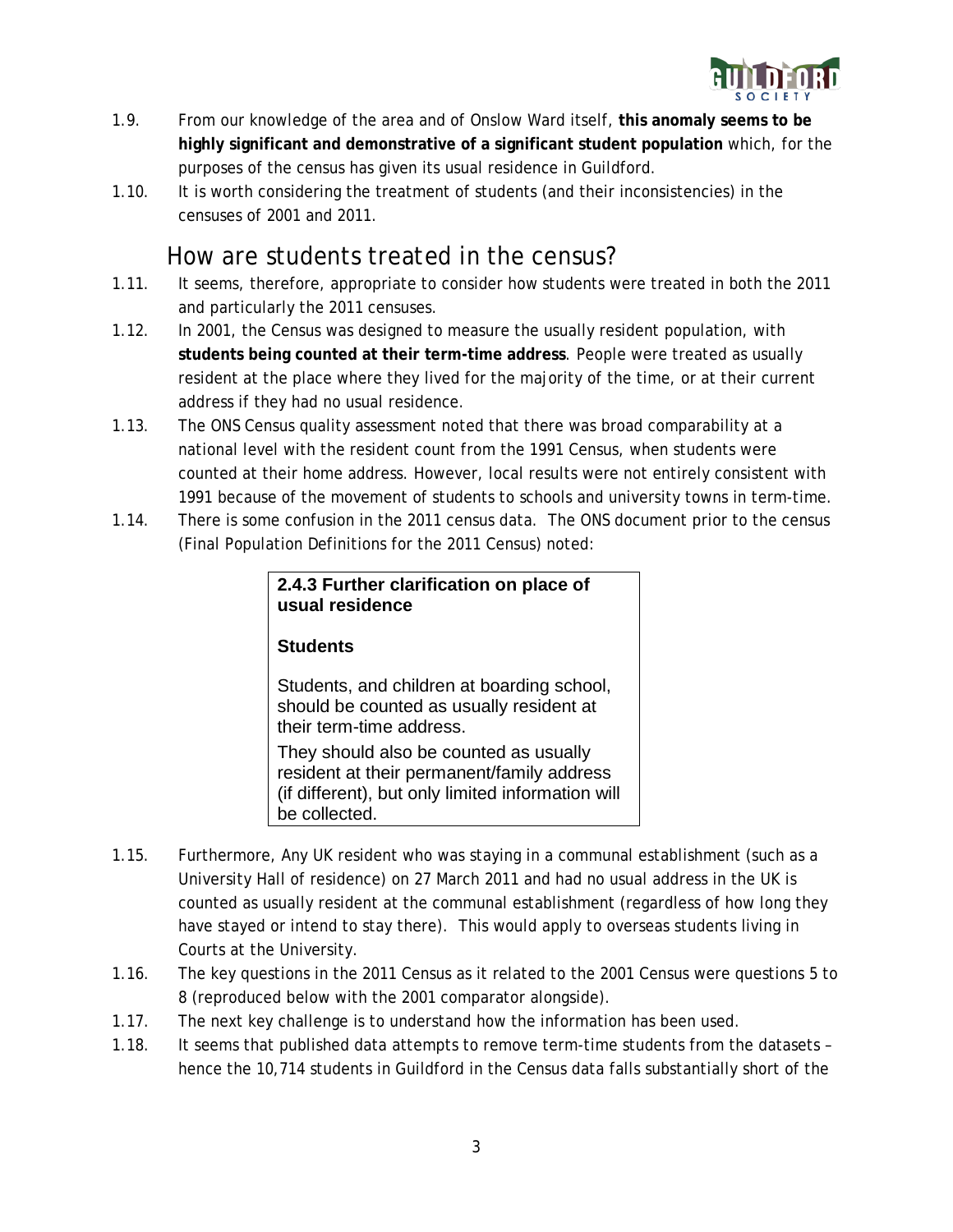

University's figures and fails to take account, therefore, of the other Further Education institutions in Guildford.

| 2011 Question                                                                                                                                                                                                                    | 2001 Question                                                                                                                              |
|----------------------------------------------------------------------------------------------------------------------------------------------------------------------------------------------------------------------------------|--------------------------------------------------------------------------------------------------------------------------------------------|
| Do you stay at another address for more than 30<br>days a year?                                                                                                                                                                  | New question in 2011                                                                                                                       |
| No → Goto 7<br>Yes, write in other UK address below                                                                                                                                                                              | Imagine you are the nominated head<br>of a student household charged with<br>filling this form in for yourself and<br>four other students. |
| Postcode<br>Yes, outside the UK, write in country<br><b>OR</b>                                                                                                                                                                   | How should you respond to this<br>question - you are only given one<br>option for an address to fill in?                                   |
| What is that address?<br>6<br>Armed forces base address<br>Another address when working away from home<br>Student's home address<br>Student's term time address<br>Another parent or quardian's address<br>Holiday home<br>Other | The responses to this question would<br>very probably lead to exaggeration<br>of the student-age population under<br>such circumstances.   |

| 2011 Question                                               | 2001 Question                                                 |  |  |  |  |
|-------------------------------------------------------------|---------------------------------------------------------------|--|--|--|--|
| Are you a schoolchild or student in full-time<br>education? | 5 Are you a schoolchild or student<br>in full-time education? |  |  |  |  |
| $No \rightarrow Go$ to $9$<br>Yes                           | $\sqrt{ }$ Yes $\sqrt{ }$ Go to 6                             |  |  |  |  |
|                                                             | $No$ $\rightarrow$ Go to 7                                    |  |  |  |  |

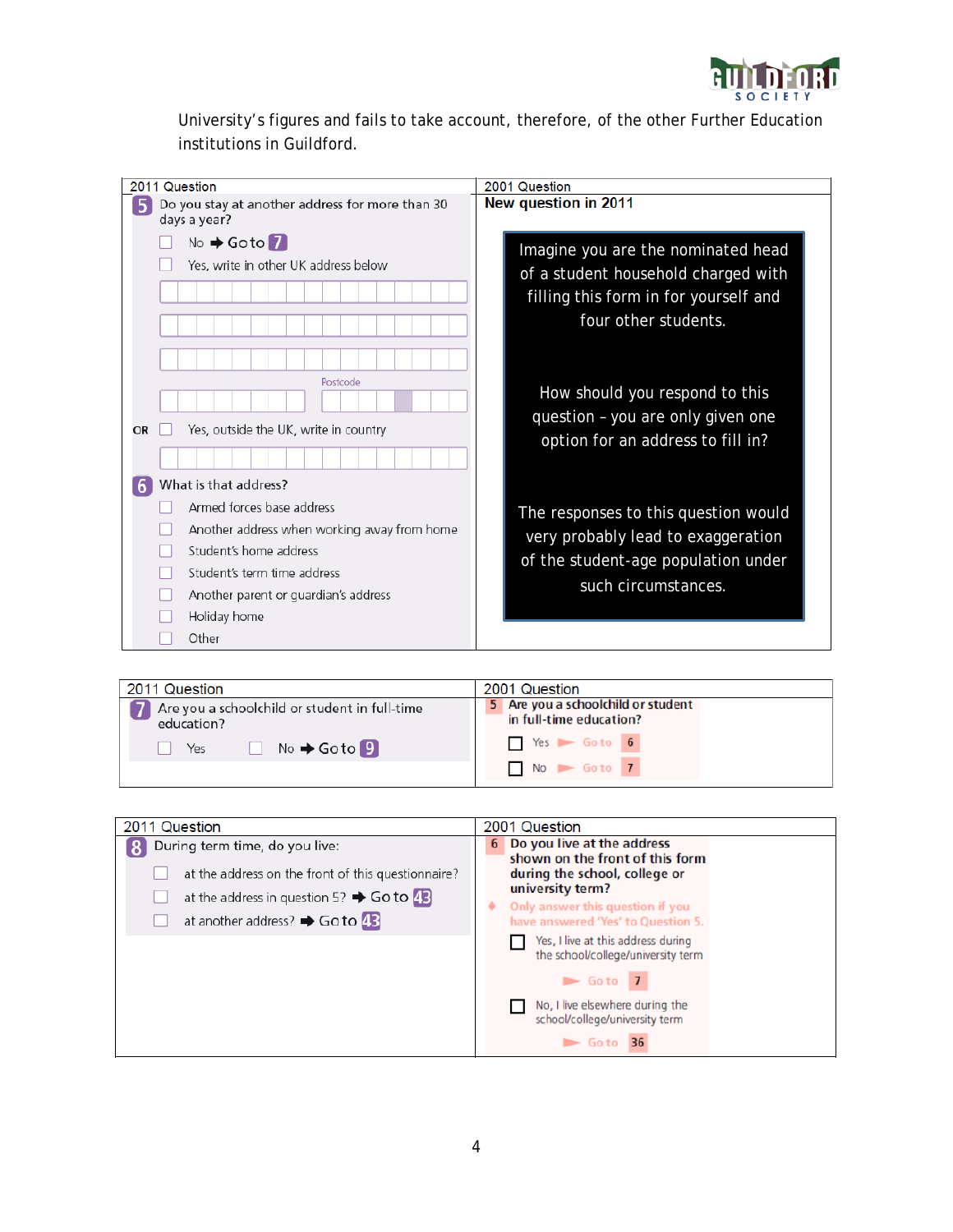

1.19. An analysis of the proportion of the Surrey population in the 2011 Census who are aged between 18 and 74 and who are in full time education shows that Runnymede (London University, Royal Holloway) and Guildford (University of Surrey) – both of which have significant proportions of overseas students – have a substantially greater percentage of their census populations (usual residences) in full time education:



- 1.20. Applying the average of all other Surrey Local Authorities for this age group (2.363% of total census population) to the populations of Runnymede and Guildford shows a marked reduction in the numbers of full time students (reflecting the home addresses of the local population and, arguably, screening out the overseas students whose 'usual' addresses are in the Runnymede and Guildford boroughs.
- 1.21. Guildford's adjusted full-time student population would fall from 10,714 to 3,242 a reduction of 7,472 in the census population of 2011 for Guildford.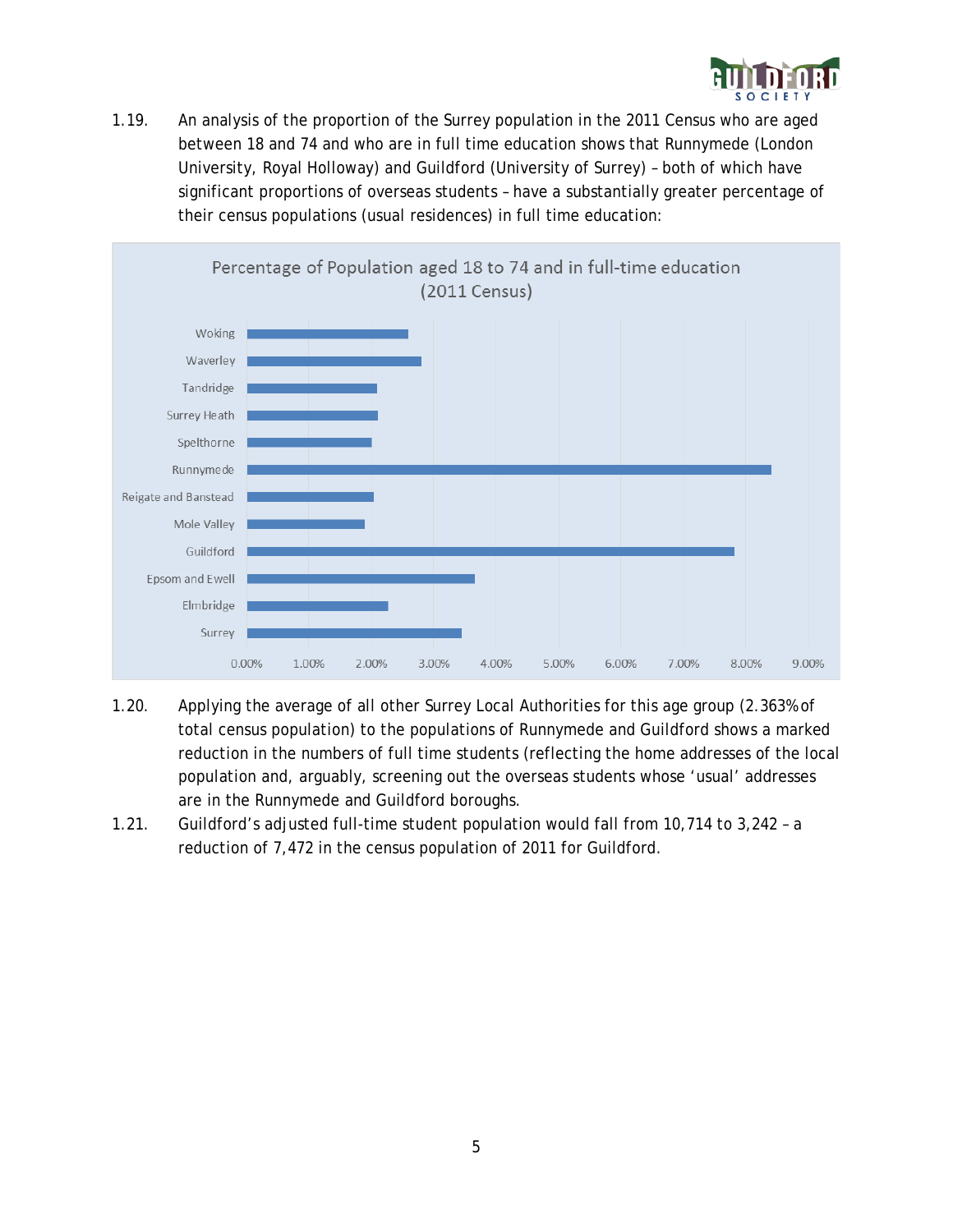



- 1.22. If the 2011 census data is smoothed between ages 18 and 24, this accounts for only 3,867 people and so perhaps the full-time student adjustment needs to either cover more agegroups or to be more scientifically calibrated (or both).
- 1.23. At the time of the 2011 census, the University of Surrey student numbers (source: HESA) were 13,575 full time students of which 4,005 were post-graduates, possibly supporting the contraction of population numbers from the 2011 census across a wider age range.



- 1.24. This over-simplistic analysis merely demonstrates that an apparent population bulge could be explained by reference to the presence of (and method of counting) students, particularly from overseas, in the 2011 census, and the subsequent adoption of a population anomaly into consequently inflated population projections.
- 1.25. Another potential Census anomaly (or another symptom of the student anomaly) is that Guildford and Runnymede have higher than county average numbers of second addresses (given the Census questions) running at more than double the average for the remaining boroughs of Surrey.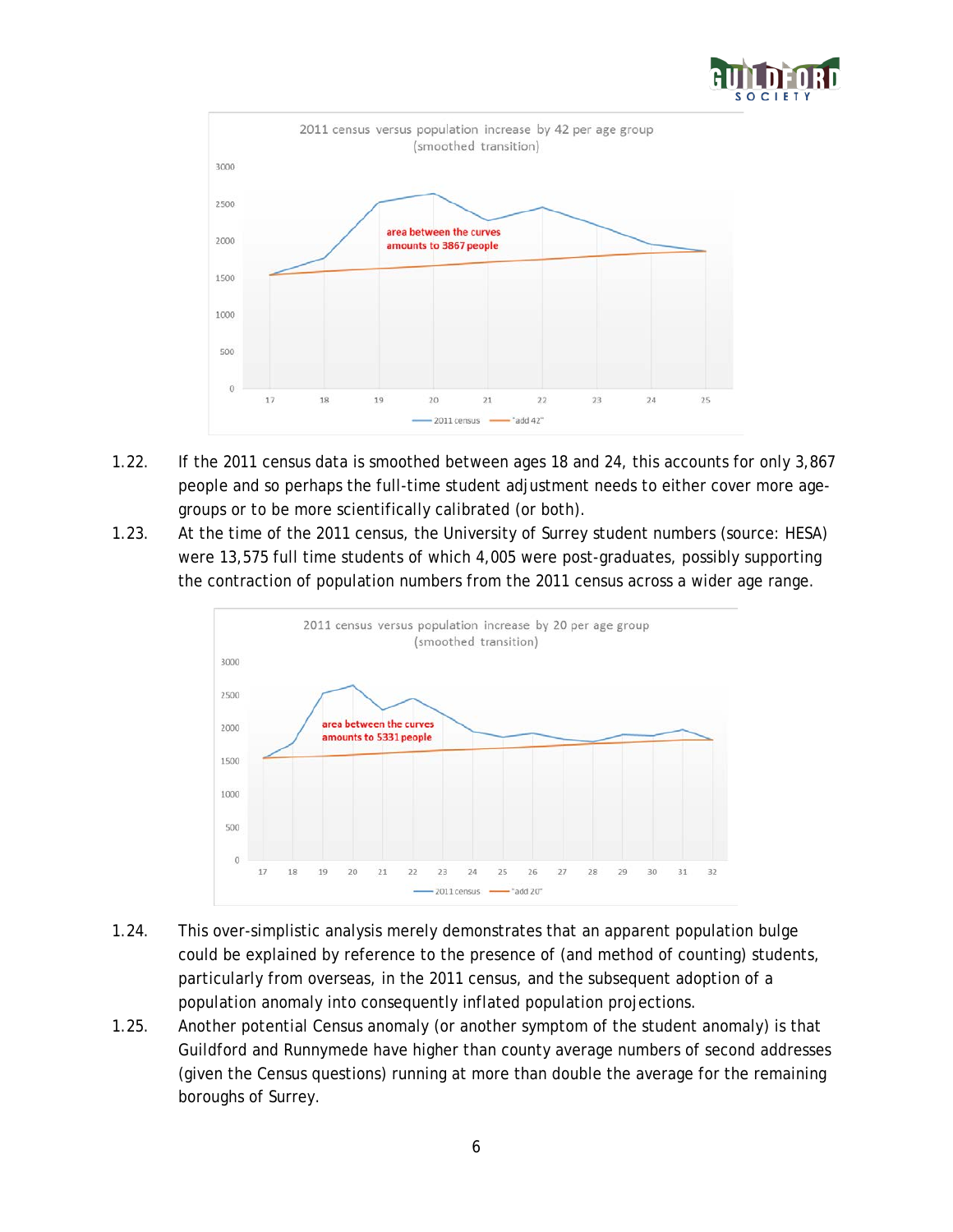

- 1.26. Furthermore, Guildford census data for 2011 shows 2.1 times the number of people living in communal housing (which includes student courts) relative to the South East and 2.5 times the national average – again indicative of a higher student count that needs to be adjusted.
- 1.27. It cannot, therefore, have helped that the 2011 census date  $(27<sup>th</sup> March)$  fell on the Saturday night after university terms had typically ended on the Friday.
- 1.28. **These characteristics of the Census data, and the potential skew in data caused by the failure to fully count university students within or outside of the census, provide ample reason for these data to be forensically re-examined and for the anomalies to be tested and screened out**.

#### How are interim Population Statistics derived?

- 1.29. Historically, population data derive from two main sources:
	- 1.29.1 The resident populations from the decennial national census (2001 and 2011, for example); and
	- 1.29.2 The general practice registered populations from the Exeter system (the Family Health Services registration system).
- 1.30. The figures from the GP registrations are backward looking as is the census data, but it provides a useful proxy for population migration, especially where people moving from one area to another register reasonably promptly with a new local GP – whereupon their records (and consequently their demographic data) is shown to have migrated with them.
- 1.31. The Office for National Statistics (ONS) estimates mid-year resident populations each year, using the most recent census data, and adjusts the population according to the estimated number of births, deaths and migrations.
- 1.32. Population projections are produced by ONS every 3-5 years using the mid-year estimates and project population change over 25 years using predicted birth rates, death rates, migration and ageing based on the trends observed over the previous 5 years. The Chelmer Population and Housing Model (CPHM) makes allowance for local housing developments.
- 1.33. The GP Registered Population Estimates (The Attribution Data Set: Exeter System) uses The Attribution Data Set (ADS), which is the national count of patients on GP registers (the Exeter system). This is constantly updated. The data are used for Department of Health estimates and by ONS for estimates of migration.
- 1.34. There are issues with this system and, in Surrey, for example, the Exeter registeredresident population in 2006 was larger than the ONS resident estimate by 24,400 (2.3%).
- 1.35. This may be associated with delays in practice lists being updated when patients relocate (list inflation) – a particular issue with student populations – but could also be that people living close to Surrey may tend to register with Surrey GPs. The weighted capitation population estimate is typically lower than the GP relevant population figure.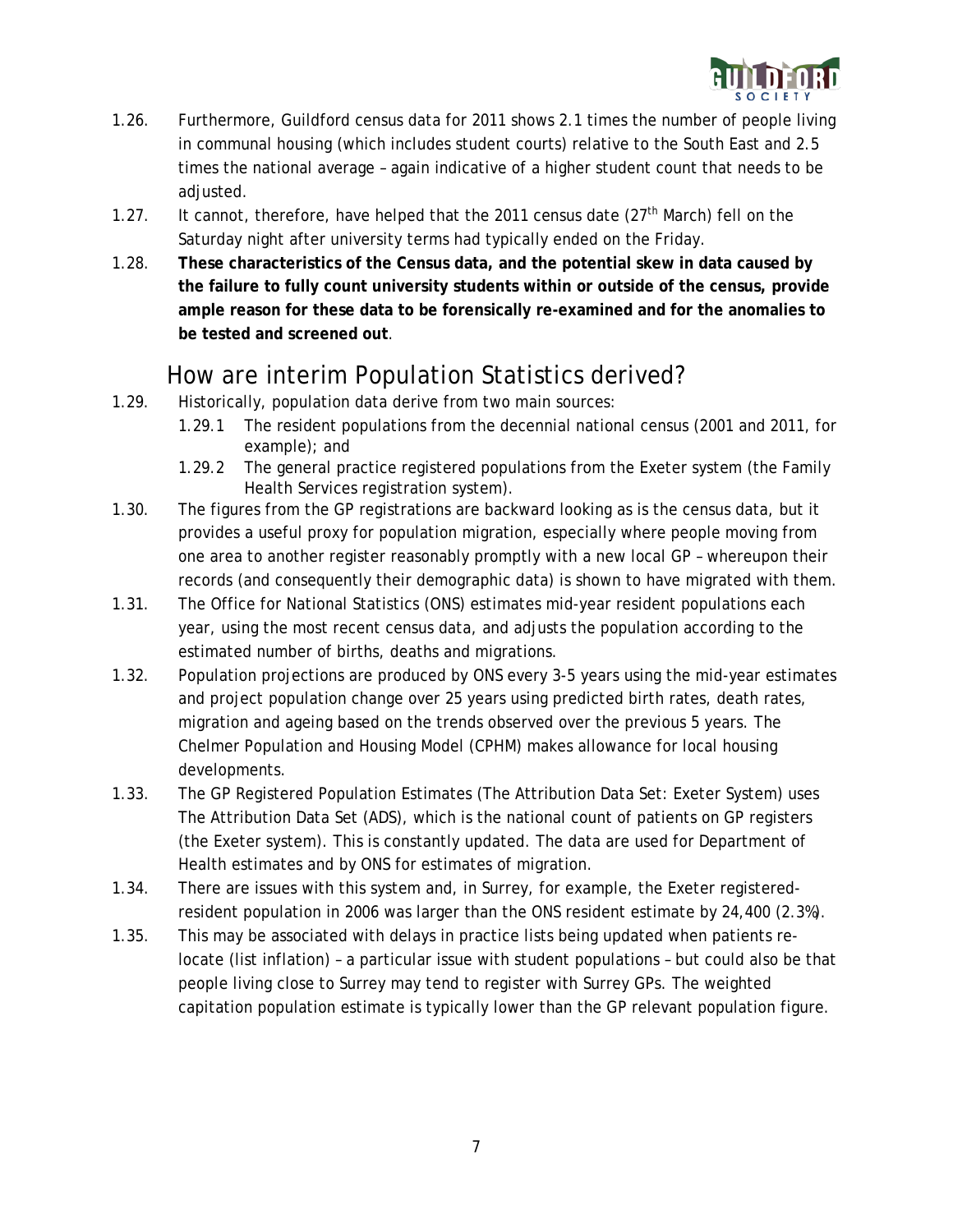



- 1.36. For Guildford there is a rising trend in registrations by around 40 or so per year.
- 1.37. One of the known limitations of relying on GP registration data is that young people, particularly young men, can be slow to change their registration when they move. One of the most common reasons for migration among young people is to attend a course at a higher education establishment, so this limitation of the current internal migration estimation process is a key issue in the estimation of internal migration for this population sub-group.
- 1.38. In May 2010, ONS introduced an additional adjustment for students based on HESA data to improve this undercount. HESA data contains records for students registered at higher education establishments and includes both term-time and domicile address variables. An adjustment is made to both first year students moving to higher education establishments and moves made by students at the end of their studies. These data are not complete for overseas students particularly when the students live in multiple occupation (eg., in halls of residence) and may result in overseas students being counted as immigrants whereas they should be tracked as students.
- 1.39. Student halls of residence are usually reserved for first-year undergraduates. Students living in halls at census time would therefore be most likely to have registered with a GP in their university town in the year preceding census, 2010. The chart below shows (nationally) the proportions of students living in student halls in a university town, by year of acceptance on the local Patient Register.
- 1.40. People registering as far back as 2007 would be in their fourth year at the university, and few of these would be expected to be living in halls. However, the graphs show that over a quarter (27.1 per cent) of men and almost a fifth (18.6 per cent) of women in halls were accepted on the Patient Register in 2007. This, alongside evidence that there are many more patient registrations giving student halls as their term time address than the premises could accommodate, suggests that the Patient Register includes people, particularly men, who have left the area.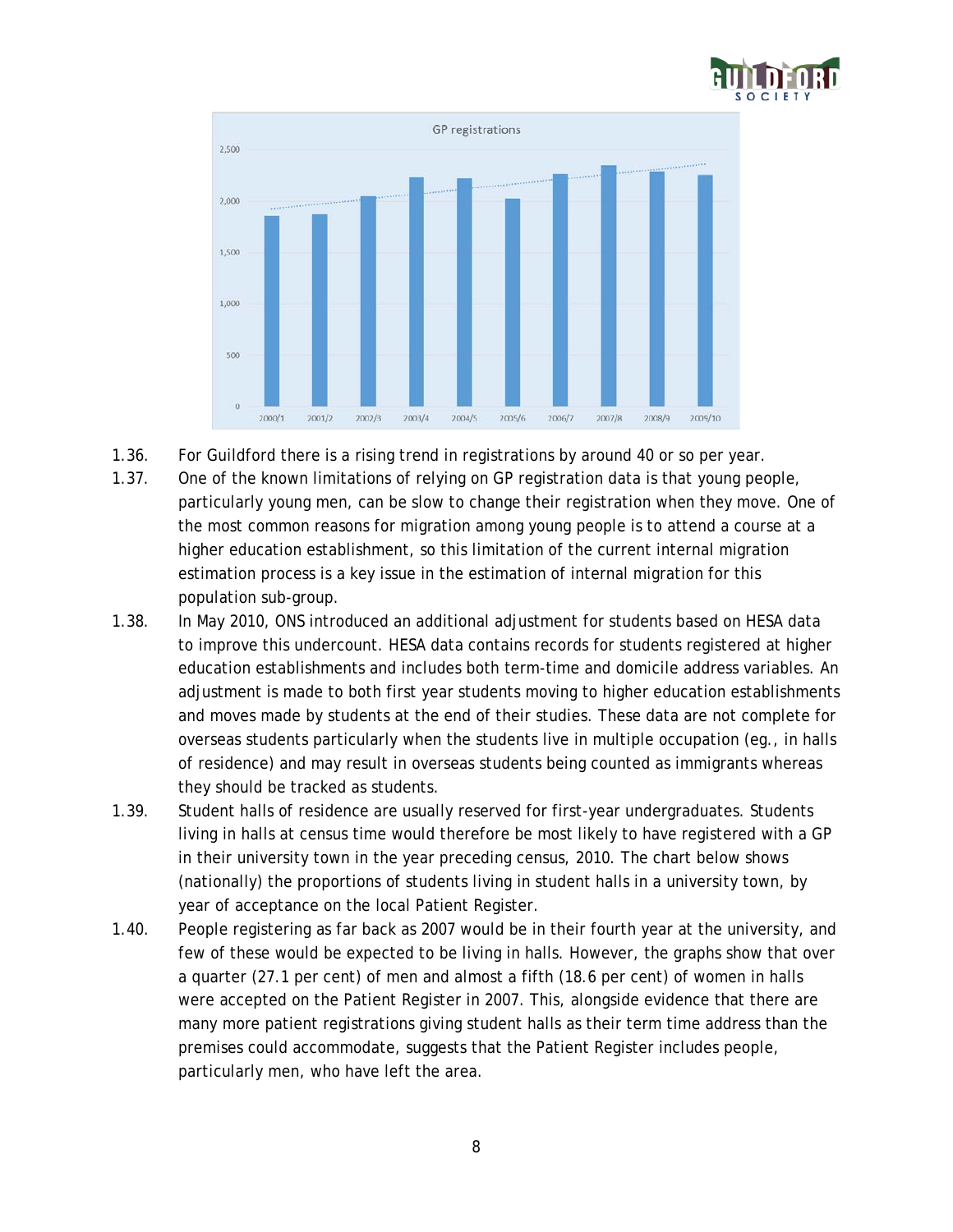

- 1.41. On the above chart, the left hand axis shows the cumulative percentage of students registered with the GP as living in halls of residence (nationally) against (on the horizontal axis) the year in which they first registered with the GP. In other words, of the 100% of male students registered with a GP who were listed as living in halls of residence, around 95% had registered in 2010 or earlier, around 62.5% had registered in 2009 or earlier, around 40% had registered in 2008 or earlier, 27.1% had registered in 2007 or earlier, around 15% in 2006 or earlier and around 12% in 2005 or earlier.
- 1.42. The graphic demonstrates clearly the issues with estimating student populations and of maintaining accurate assessments of the impact of demographics on the need for housing. Typically students spend only their first year in hall and yet the GP registration evidence would suggest otherwise.
- 1.43. Interestingly the NHS GP-registrations modelling data shows a similar unaccounted for anomaly around student age – and this example, taken from the ONS document (Results from using routinely-collected government information for 2011 Census quality assurance) which may well relate to a university town or city – the report does not specify which.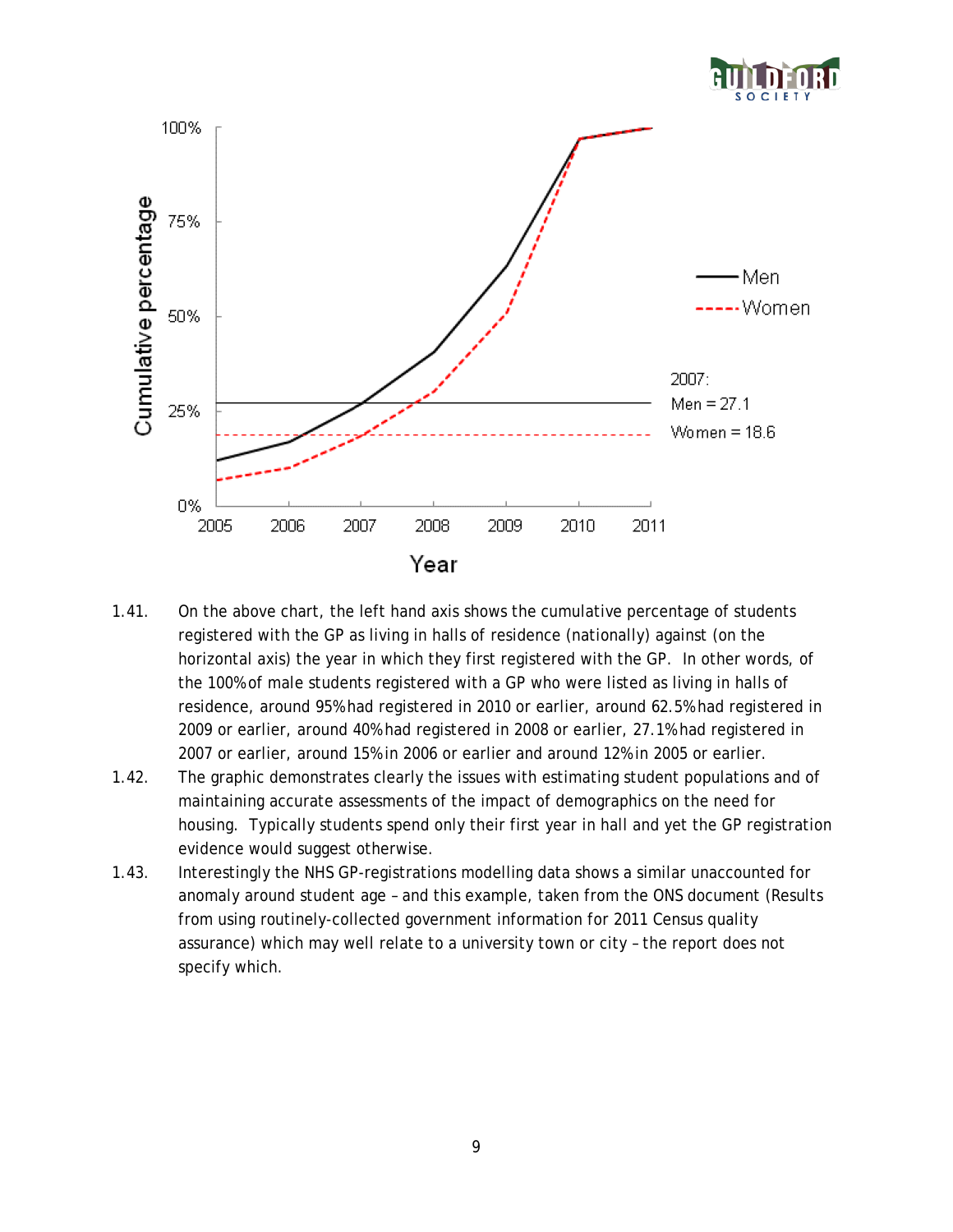



*Patient registrations and census estimates, by age, in a metropolitan area outside London*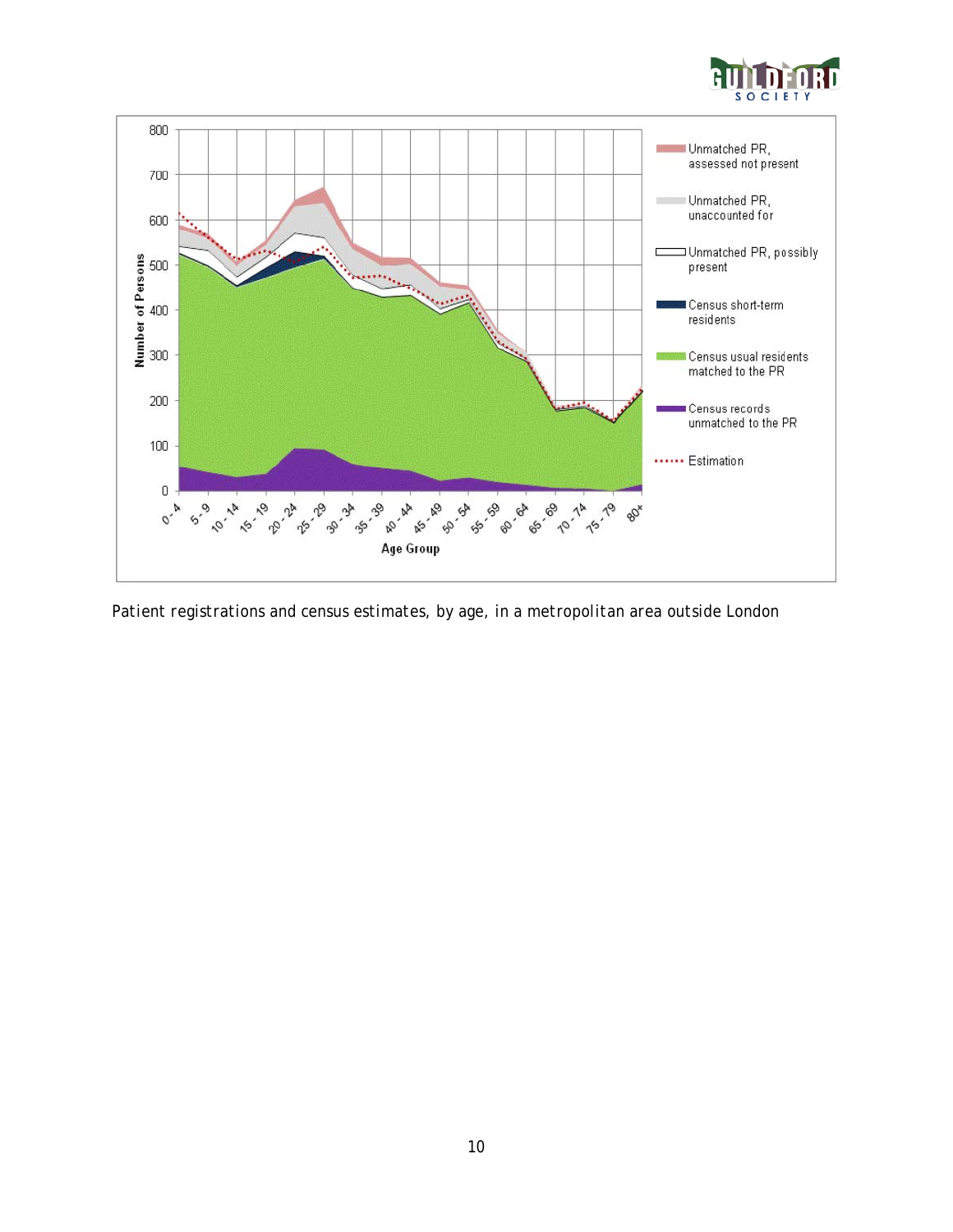

#### How does Guildford's 2011 population profile compare with England?

- 1.44. Broadly, for most age-groups, the demographics are similar.
- 1.45. The stand-out anomaly is the peak at student ages (Guildford is in blue and England in red).



- 1.46. The above chart has been set with an index of 100 representing the population at below one year of age. Subsequent ages have been stated by reference to the index.
- 1.47. The data sets for England and for Guildford are very similar (including the small population peak at age of around 65) with the exception of the student-age anomaly.
- 1.48. Note the broad similarity between the England curve and that for Guildford. It is perfectly plausible that the removal of the student effect could cause Guildford's population profile to converge with England.

#### How have ONS reflected the changes between 2011 and 2021?

- 1.49. The equivalent chart for 2021 is shown below and shows the bulge has broadened as it has been carried over into the successive years from 2011.
- 1.50. The charts below demonstrate a similar visual correlation between England and Guildford with the exception of the student anomaly – again showing a similar small peak, but this time in the mid-seventies.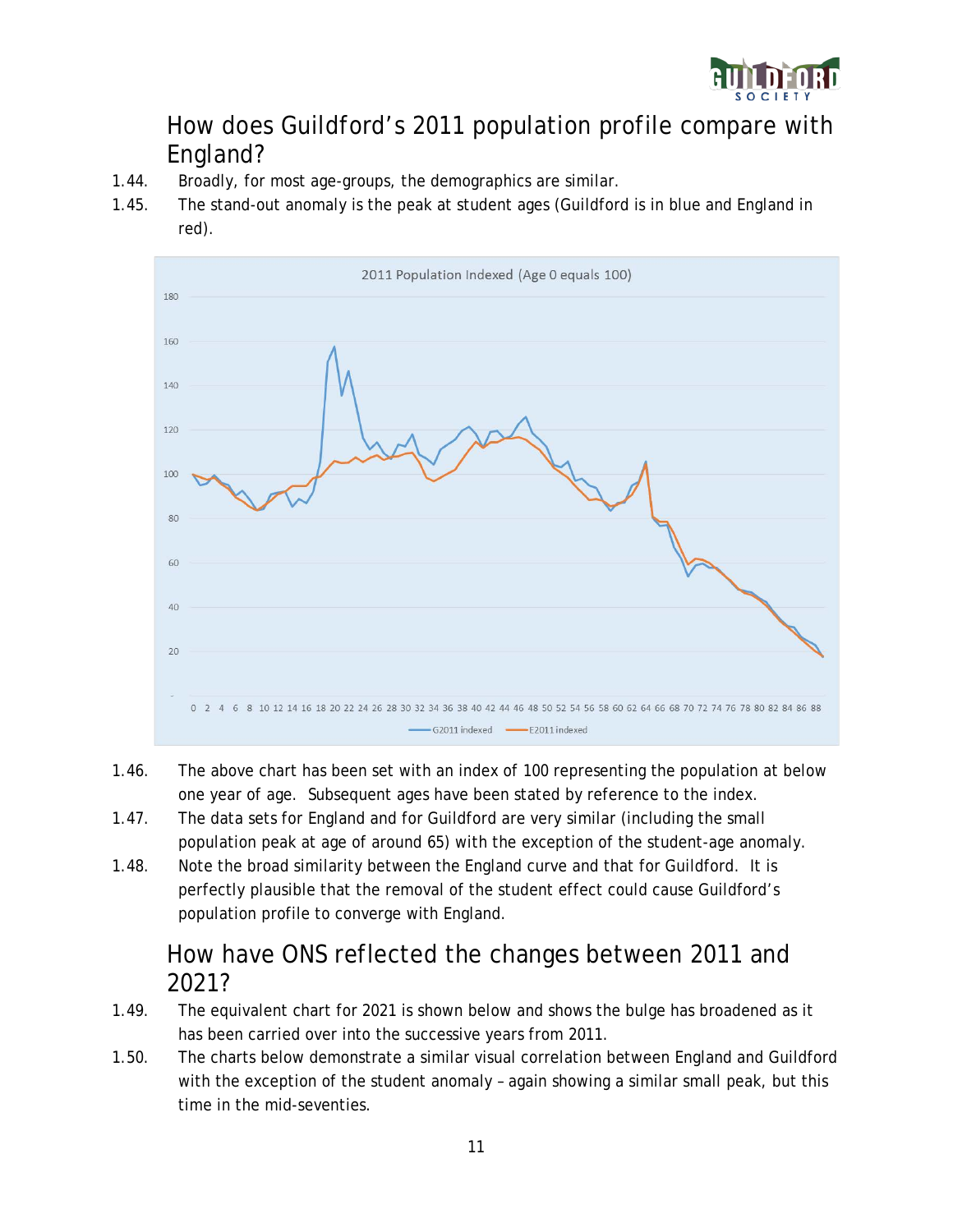



1.51. Shown together, these indexed lines are clear evidence of an anomaly in population figures that will need to be addressed before assessing the 'OBJECTIVELY ASSESSED NEED' for new homes in Guildford.

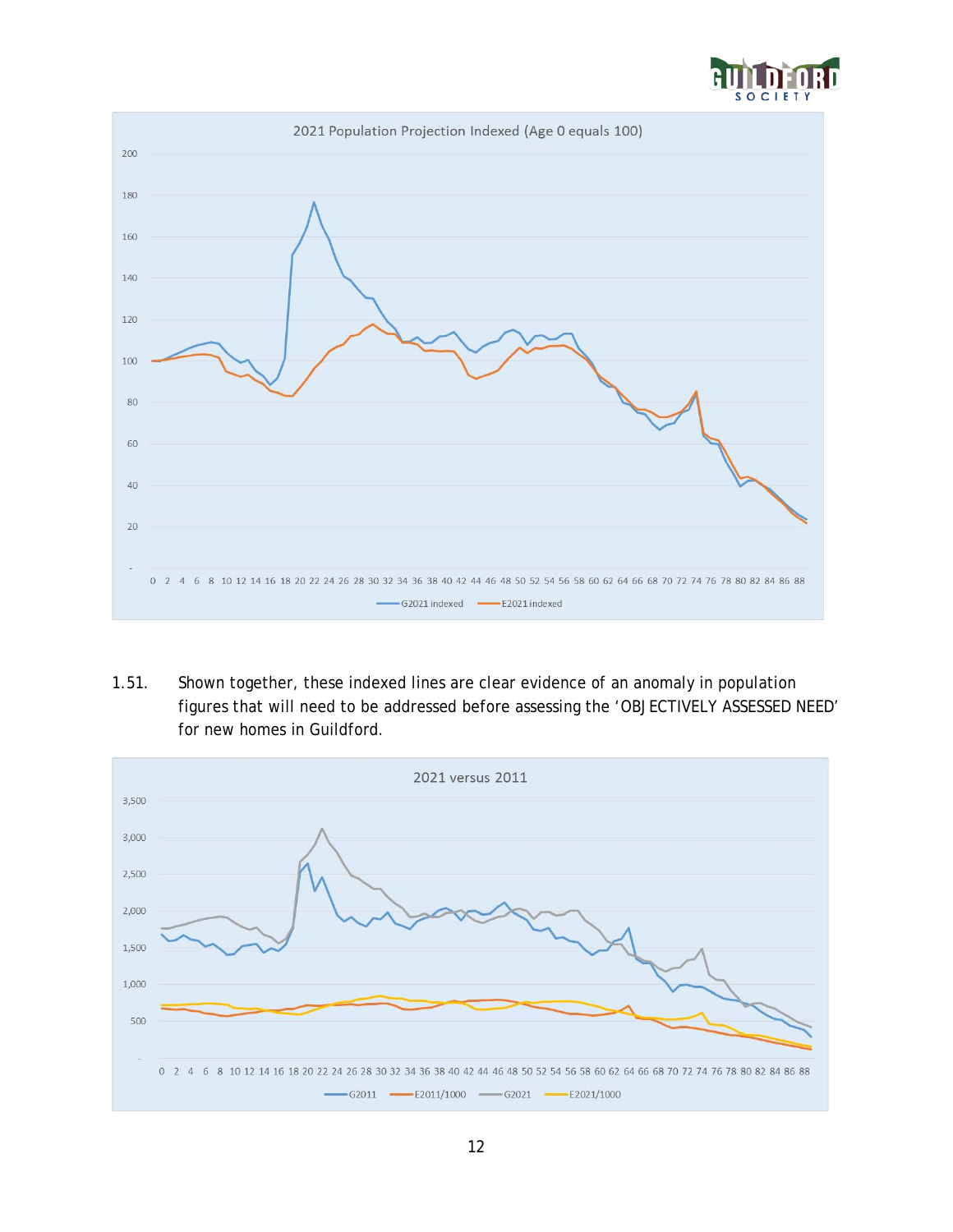

1.52. Note again the broad similarity between the 2021 projected England indexed data curve and that for Guildford. It is again perfectly plausible that the removal of the cumulative student effect could cause Guildford's population profile to converge with England.

#### Comparison with other University Towns

- 1.53. We have viewed the data against Exeter and Cambridge and this shows a similar spike in population at undergraduate age but the effect does not linger in the same way as the Guildford projections suggest (the charts are set out below).
- 1.54. We have also done a similar exercise with Rushmoor, Waverley and Woking to assess whether there is a similar pattern in those local authorities. Again, the charts are set out below.



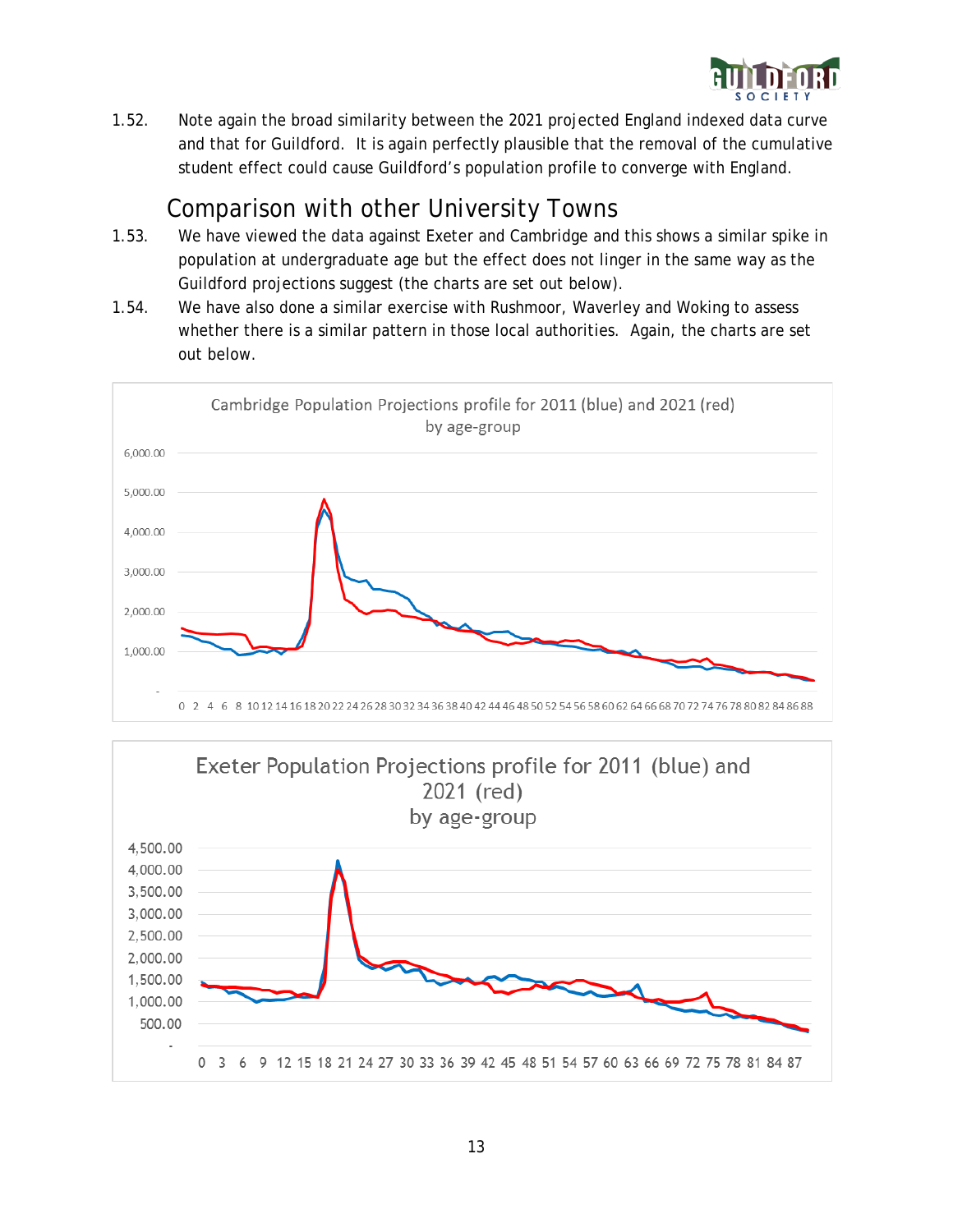

- 1.55. The University towns are certainly distinctive and the effect can be seen for other university towns and cities.
- 1.56. Here, the effect is short-lived and, whilst it may inform the demographer that there is a larger population of student age, it does not seem to linger through the projection period.







1.57. The three neighbouring Local Authorities have no such spike – in fact they all seem to lose population of student age.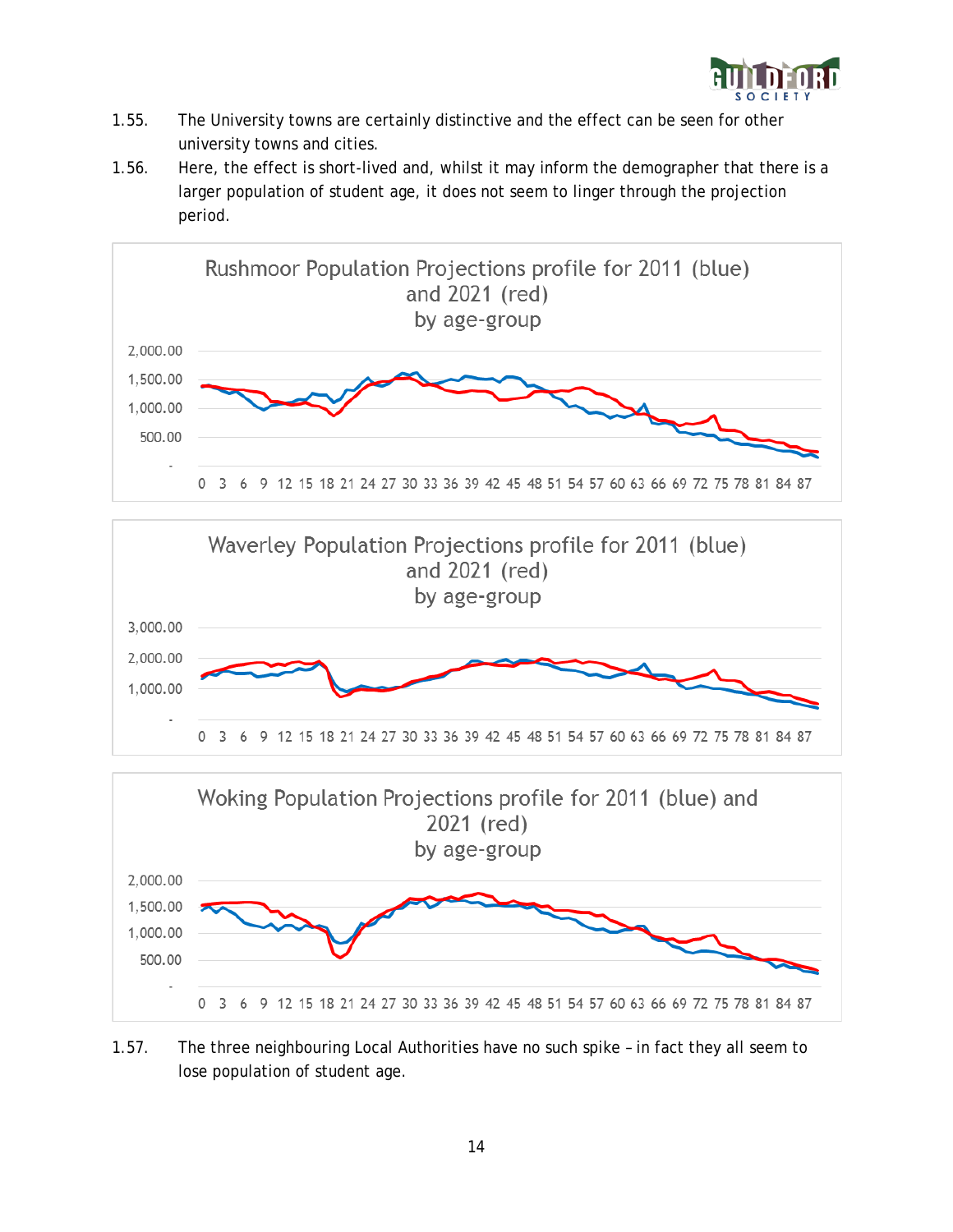

## CLG Housing Projections

- 1.58. The household formation models used by CLG are complex and are based on the ONS population projections.
- 1.59. The data from the ONS SNPP(2011) has clearly influenced the CLG Household projections for Guildford as shown below.

#### Household Formations and Compositions

- 1.60. The ONS has collected data for household formations which summarise the composition of households based on the Census data from 2011 and then the ONS projects forward based on population composition how many households are likely to be required and of what size or accommodation.
- 1.61. The household types are given as:

| One person households: Male                                          |
|----------------------------------------------------------------------|
| One person households: Female                                        |
| One family and no others: Couple: No dependent children              |
| One family and no others: Couple: 1 dependent child                  |
| One family and no others: Couple: 2 dependent children               |
| One family and no others: Couple: 3+ dependent children              |
| One family and no others: Lone parent: 1 dependent child             |
| One family and no others: Lone parent: 2 dependent children          |
| One family and no others: Lone parent: 3+ dependent children         |
| A couple and one or more other adults: No dependent children         |
| A couple and one or more other adults: 1 dependent child             |
| A couple and one or more other adults: 2 dependent children          |
| A couple and one or more other adults: 3+ dependent children         |
| A lone parent and one or more other adults: 1 dependent child        |
| A lone parent and one or more other adults: 2 dependent              |
| children                                                             |
| A lone parent and one or more other adults: 3+ dependent<br>children |
| Other households                                                     |

- 1.62. For Woking, for example, the households falling into the 'other households' category are around 6.3% (2011) to 6.6% (2021) of all households. Of people between the age of 15 and 24 years old in Woking, the numbers living in 'other' accommodation are 19.2% (2011) to 19.9% (2021).
- 1.63. For Guildford, however, the overall totals in 'other households' are 7.8% (2011) rising to 8.7% (2021) of which (and substantially affected by the assertion that) of 15 to 24 yearolds, 54.2% (2011) projected to rise to 64.1% (2021) are living in 'other households'.
- 1.64. This is consistent with the Guildford student anomaly highlighted earlier and there is a continuing effect in the 25 to 34 age group who show as 15.6% (2011) rising to 20.6% (2021).
- 1.65. These would seem to echo the demographic trends shown in ONS SNPP(2011).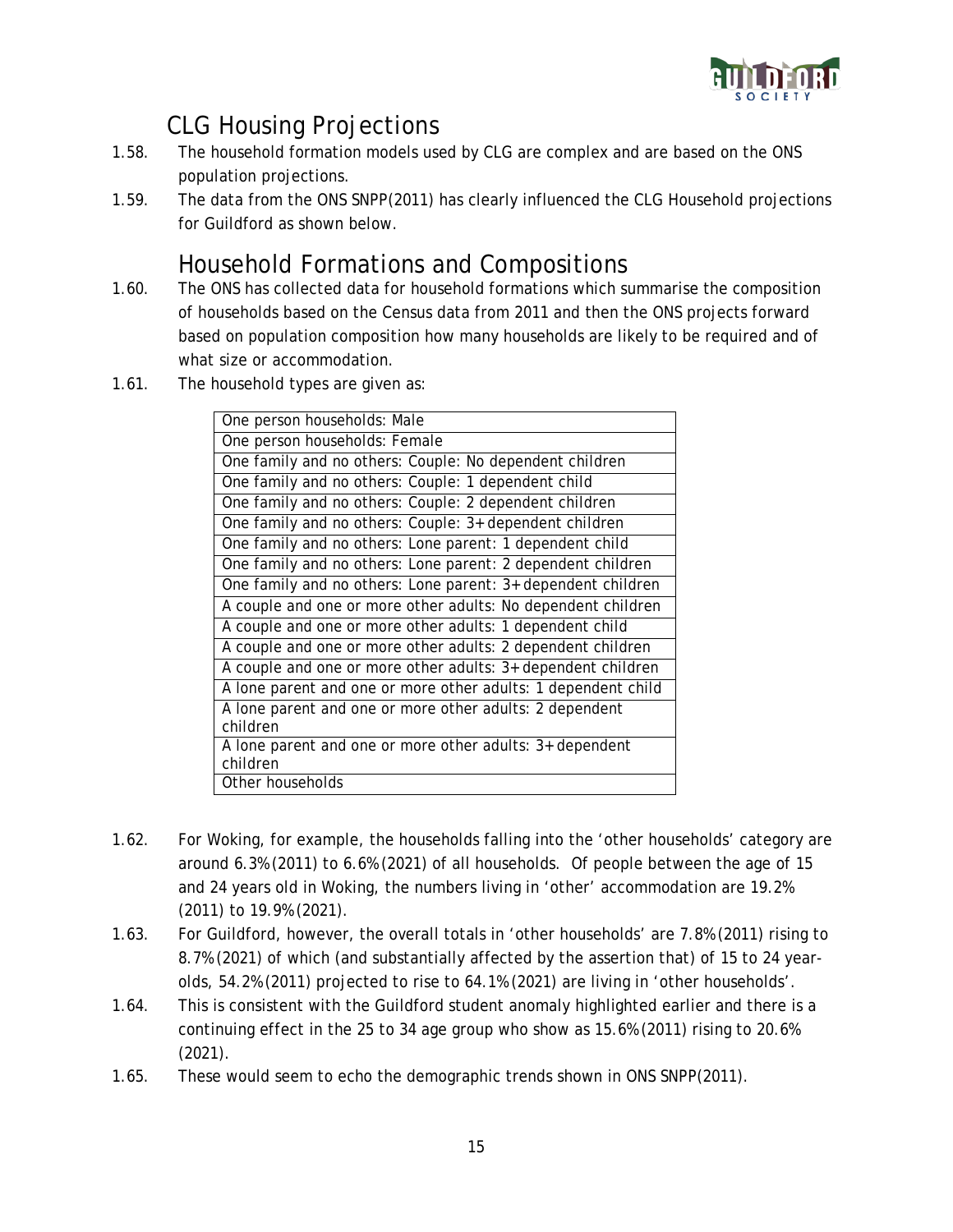

#### So what adjustment should Guildford make to its housing targets?

- 1.66. In pure arithmetical terms (which does not take account of the idiosyncrasies of population modelling), the impact of the population numbers at student age has been assessed as follows:
- 1.67. For each year group it is possible to view the data diagonally down the page to the right to see the change in population numbers of each age-group cohort.

| <b>AGE</b> | 2011  | 2012  | 2013  | 2014  | 2015  | 2016  | 2017  | 2018  | 2019  | 2020  | 2021  |
|------------|-------|-------|-------|-------|-------|-------|-------|-------|-------|-------|-------|
| 7          | 1,555 | 1,526 | 1,629 | 1,668 | 1,742 | 1,707 | 1,734 | 1,800 | 1,863 | 1,900 | 1,911 |
| 8          | 1,485 | 1,577 | 1,550 | 1,653 | 1,692 | 1,766 | 1,730 | 1,759 | 1,823 | 1,889 | 1,926 |
| 9          | 1,402 | 1,504 | 1,596 | 1,571 | 1,673 | 1,714 | 1,787 | 1,751 | 1,781 | 1,844 | 1,914 |
| 10         | 1,415 | 1,408 | 1,508 | 1,598 | 1,575 | 1,676 | 1,717 | 1,789 | 1,754 | 1,785 | 1,845 |
| 11         | 1,525 | 1,422 | 1,413 | 1,511 | 1,600 | 1,578 | 1,678 | 1,719 | 1,791 | 1,756 | 1,788 |
| 12         | 1,536 | 1,522 | 1,423 | 1,412 | 1,507 | 1,595 | 1,575 | 1,674 | 1,715 | 1,786 | 1,751 |
| 13         | 1,550 | 1,530 | 1,515 | 1,420 | 1,408 | 1,501 | 1,587 | 1,569 | 1,666 | 1,707 | 1,776 |
| 14         | 1,430 | 1,527 | 1,506 | 1,491 | 1,402 | 1,390 | 1,477 | 1,561 | 1,546 | 1,640 | 1,681 |
| 15         | 1,490 | 1,436 | 1,529 | 1,509 | 1,493 | 1,406 | 1,393 | 1,479 | 1,561 | 1,547 | 1,640 |
| 16         | 1,457 | 1,506 | 1,454 | 1,544 | 1,525 | 1,506 | 1,422 | 1,408 | 1,492 | 1,574 | 1,561 |
| 17         | 1,543 | 1,510 | 1,556 | 1,507 | 1,591 | 1,573 | 1,552 | 1,470 | 1,454 | 1,537 | 1,618 |
| 18         | 1,774 | 1,826 | 1,788 | 1,830 | 1,784 | 1,856 | 1,838 | 1,810 | 1,729 | 1,707 | 1,790 |
| 19         | 2,526 | 2,866 | 2,924 | 2,857 | 2,890 | 2,856 | 2,890 | 2,869 | 2,811 | 2,720 | 2,670 |
| 20         | 2,645 | 2,694 | 2,934 | 2,985 | 2,917 | 2,943 | 2,913 | 2,930 | 2,913 | 2,851 | 2,768 |
| 21         | 2,275 | 2,787 | 2,818 | 3,007 | 3,050 | 2,981 | 3,000 | 2,976 | 2,982 | 2,966 | 2,904 |
| 22         | 2,458 | 2,585 | 3,009 | 3,031 | 3,182 | 3,217 | 3,143 | 3,159 | 3,141 | 3,135 | 3,118 |
| 23         | 2,215 | 2,430 | 2,536 | 2,862 | 2,874 | 2,979 | 3,004 | 2,937 | 2,950 | 2,937 | 2,922 |
| 24         | 1,951 | 2,240 | 2,407 | 2,500 | 2,768 | 2,768 | 2,841 | 2,862 | 2,799 | 2,810 | 2,800 |
| 25         | 1,864 | 1,928 | 2,174 | 2,308 | 2,391 | 2,614 | 2,605 | 2,656 | 2,675 | 2,616 | 2,625 |
| 26         | 1,921 | 1,869 | 1,924 | 2,134 | 2,242 | 2,315 | 2,503 | 2,490 | 2,524 | 2,540 | 2,485 |
| 27         | 1,836 | 1,928 | 1,884 | 1,931 | 2,114 | 2,201 | 2,268 | 2,431 | 2,414 | 2,435 | 2,449 |
| 28         | 1,795 | 1,850 | 1,934 | 1,895 | 1,938 | 2,101 | 2,173 | 2,236 | 2,380 | 2,361 | 2,371 |
| 29         | 1,905 | 1,808 | 1,848 | 1,924 | 1,892 | 1,929 | 2,075 | 2,136 | 2,196 | 2,324 | 2,303 |
| 30         | 1,889 | 1,917 | 1,830 | 1,860 | 1,931 | 1,903 | 1,936 | 2,072 | 2,125 | 2,183 | 2,300 |
| 31         | 1,979 | 1,918 | 1,940 | 1,863 | 1,884 | 1,952 | 1,926 | 1,957 | 2,085 | 2,132 | 2,188 |
| 32         | 1,827 | 1,960 | 1,905 | 1,924 | 1,854 | 1,869 | 1,933 | 1,911 | 1,940 | 2,062 | 2,103 |
| 33         | 1,797 | 1,817 | 1,941 | 1,892 | 1,907 | 1,843 | 1,852 | 1,915 | 1,897 | 1,924 | 2,039 |
| 34         | 1,752 | 1,792 | 1,821 | 1,938 | 1,893 | 1,904 | 1,846 | 1,852 | 1,913 | 1,898 | 1,924 |
| 35         | 1,863 | 1,781 | 1,820 | 1,855 | 1,966 | 1,925 | 1,933 | 1,880 | 1,884 | 1,943 | 1,930 |
| 36         | 1,905 | 1,878 | 1,801 | 1,838 | 1,879 | 1,986 | 1,948 | 1,955 | 1,905 | 1,907 | 1,966 |
| 37         | 1,939 | 1,909 | 1,881 | 1,809 | 1,845 | 1,891 | 1,994 | 1,959 | 1,964 | 1,918 | 1,918 |
| 38         | 2,007 | 1,931 | 1,906 | 1,877 | 1,808 | 1,844 | 1,894 | 1,994 | 1,962 | 1,966 | 1,922 |
| 39         | 2,039 | 2,004 | 1,929 | 1,907 | 1,877 | 1,811 | 1,846 | 1,900 | 1,999 | 1,969 | 1,972 |
| 40         | 1,984 | 2,044 | 2,009 | 1,934 | 1,914 | 1,883 | 1,820 | 1,854 | 1,911 | 2,009 | 1,980 |

*Figures reproduced from the ONS data set for the 2011 all person Sub-National Population Projection*

1.68. In this case, the age-group of seventeen-year-olds in 2011 grows from 1,543 in 2011 to 1,826 in 2012, 2,924 in 2013 and so on, peaking at 3,217 in 2016 (when they are at age 22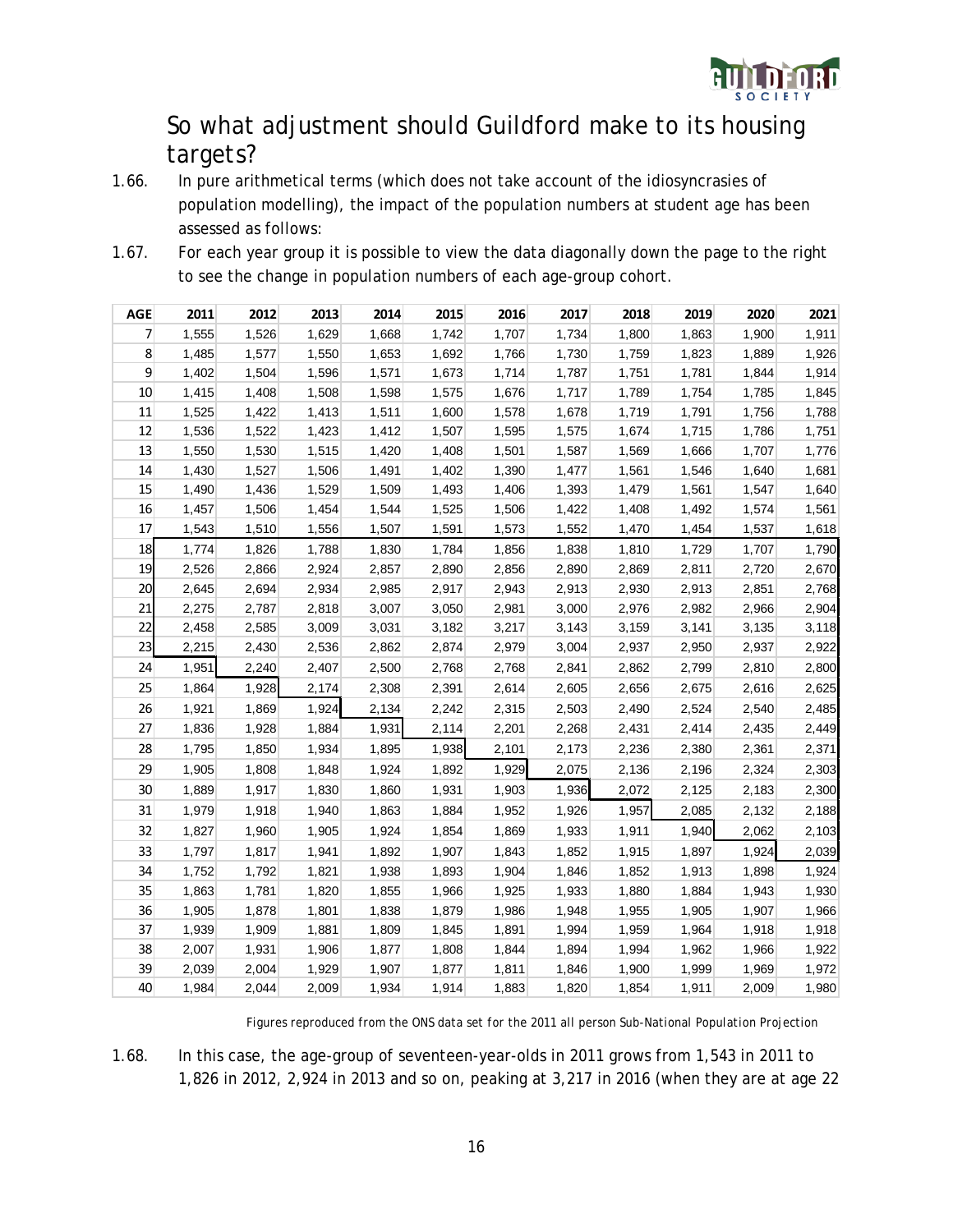

years) until finally falling back to 2,449 in 2021. This effect can be seen by following the cells diagonally down to the right.

- 1.69. The cohort aged seven years in 2011 is at 1,555, and reaches 1,618 at age seventeen years in 2021, its peak.
- 1.70. Similarly, the cohort aged twenty-four years in 2011 is at 1,951 and reaches 1,924 by 2021, having peaked at 1,957 in 2018.
- 1.71. These are reasonably consistent with national average trends and so the focus is on the cohorts in between those aged seven and those aged twenty-four in 2011.
- 1.72. We have taken the band within the black outlines (aged eighteen to twenty-four in 2012, for example, totaling 17,427) and calculated the expansion of those cohorts against the same cohort in the previous year (viz. aged seventeen to twenty-three in 2011, totaling 15,436).
- 1.73. The effect of this is to demonstrate the effects of the population 'bulge' in ARITHMETIC terms (rather than statistical) over the period from 2011 to 2021 as shown below:

| Scale of | Years compared                                   |
|----------|--------------------------------------------------|
| bulge in |                                                  |
| cohort   |                                                  |
| 1,991    | For ages 18-24 in 2012 versus ages 17-23 in 2011 |
| 1,653    | For ages 18-25 in 2013 versus ages 17-24 in 2012 |
| 1,367    | For ages 18-26 in 2014 versus ages 17-25 in 2013 |
| 1,191    | For ages 18-27 in 2015 versus ages 17-26 in 2014 |
| 1,029    | For ages 18-28 in 2016 versus ages 17-27 in 2015 |
| 848      | For ages 18-29 in 2017 versus ages 17-28 in 2016 |
| 759      | For ages 18-30 in 2018 versus ages 17-29 in 2017 |
| 691      | For ages 18-31 in 2019 versus ages 17-30 in 2018 |
| 600      | For ages 18-32 in 2020 versus ages 17-31 in 2019 |
| 521      | For ages 18-33 in 2021 versus ages 17-32 in 2020 |
| 10.650   | TOTAL 'RESIDUAL' BULGE OVER 2011 to 2021         |

- 1.74. This approach has attempted to estimate the area between the 2021 curve and the 2021 curve between the ages of 18 and 33 and the inference to be drawn from this is not necessarily, therefore, that the population forecast is wrong by a total of 10,065 people over the ten year period. It is that the data need to be tested again having screened out the anomaly of overseas students.
- 1.75. A crude approach to the arithmetic model would be to impose a cap on the population forecast between the ages of eighteen and thirty-three at, say, 2,000 and then to show the same charts and figures as above.
- 1.76. This would show the projection as being restated as below: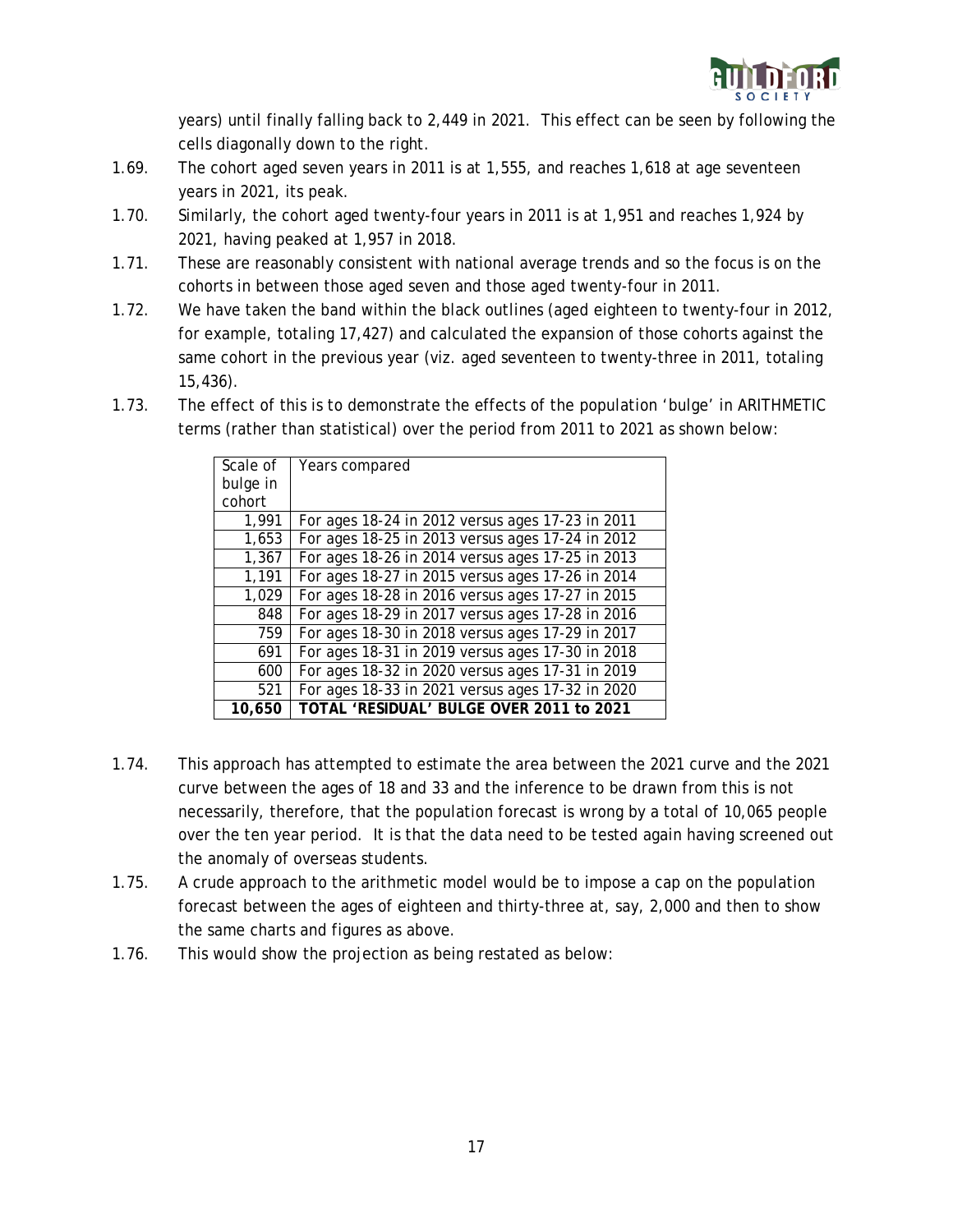

| Age | 2011  | 2012  | 2013  | 2014  | 2015  | 2016  | 2017  | 2018  | 2019  | 2020  | 2021  |
|-----|-------|-------|-------|-------|-------|-------|-------|-------|-------|-------|-------|
| 16  | 1,457 | 1,506 | 1,454 | 1,544 | 1,525 | 1,506 | 1,422 | 1,408 | 1,492 | 1,574 | 1,561 |
| 17  | 1,543 | 1,510 | 1,556 | 1,507 | 1,591 | 1,573 | 1,552 | 1,470 | 1,454 | 1,537 | 1,618 |
| 18  | 1,774 | 1,826 | 1,788 | 1,830 | 1,784 | 1,856 | 1,838 | 1,810 | 1,729 | 1,707 | 1,790 |
| 19  | 2,000 | 2,000 | 2,000 | 2,000 | 2,000 | 2,000 | 2,000 | 2,000 | 2,000 | 2,000 | 2,000 |
| 20  | 2,000 | 2,000 | 2,000 | 2,000 | 2,000 | 2,000 | 2,000 | 2,000 | 2,000 | 2,000 | 2,000 |
| 21  | 2,000 | 2,000 | 2,000 | 2,000 | 2,000 | 2,000 | 2,000 | 2,000 | 2,000 | 2,000 | 2,000 |
| 22  | 2,000 | 2,000 | 2,000 | 2,000 | 2,000 | 2,000 | 2,000 | 2,000 | 2,000 | 2,000 | 2,000 |
| 23  | 2,000 | 2,000 | 2,000 | 2,000 | 2,000 | 2,000 | 2,000 | 2,000 | 2,000 | 2,000 | 2,000 |
| 24  | 1,951 | 2,000 | 2,000 | 2,000 | 2,000 | 2,000 | 2,000 | 2,000 | 2,000 | 2,000 | 2,000 |
| 25  | 1,864 | 1,928 | 2.000 | 2,000 | 2,000 | 2,000 | 2,000 | 2,000 | 2,000 | 2,000 | 2,000 |
| 26  | 1,921 | 1,869 | 1,924 | 2,000 | 2,000 | 2,000 | 2,000 | 2,000 | 2,000 | 2,000 | 2,000 |
| 27  | 1,836 | 1,928 | 1,884 | 1,931 | 2,000 | 2,000 | 2,000 | 2,000 | 2,000 | 2,000 | 2,000 |
| 28  | 1,795 | 1,850 | 1,934 | 1,895 | 1,938 | 2,000 | 2,000 | 2,000 | 2,000 | 2,000 | 2,000 |
| 29  | 1,905 | 1,808 | 1,848 | 1,924 | 1,892 | 1,929 | 2,000 | 2,000 | 2,000 | 2,000 | 2,000 |
| 30  | 1,889 | 1,917 | 1,830 | 1,860 | 1,931 | 1,903 | 1,936 | 2,000 | 2,000 | 2,000 | 2,000 |
| 31  | 1,979 | 1,918 | 1,940 | 1,863 | 1,884 | 1,952 | 1,926 | 1,957 | 2,000 | 2,000 | 2,000 |
| 32  | 1,827 | 1,960 | 1,905 | 1,924 | 1,854 | 1,869 | 1,933 | 1,911 | 1,940 | 2,000 | 2,000 |
| 33  | 1,797 | 1,817 | 1,941 | 1,892 | 1,907 | 1,843 | 1,852 | 1,915 | 1,897 | 1,924 | 2,000 |
| 34  | 1,752 | 1,792 | 1,821 | 1,938 | 1,893 | 1,904 | 1,846 | 1,852 | 1,913 | 1,898 | 1,924 |
| 35  | 1,863 | 1,781 | 1,820 | 1,855 | 1,966 | 1,925 | 1,933 | 1,880 | 1,884 | 1,943 | 1,930 |

1.77. Both of these approaches has the disadvantage of assuming ALL growth is due to the student population and that there is no background expansion.

## 2. Overseas Students

- 2.1. The Higher Education Statistics Authority (HESA) publishes figures showing the numbers of students at institutions and the proportion of overseas students.
- 2.2. For The University of Surrey, the figures for 2000/1 and 2010/11 (incorporating the census years) show there was an increase of 4,664 in the numbers of students between the two periods **of which the increase in overseas students accounted for 3,145**.

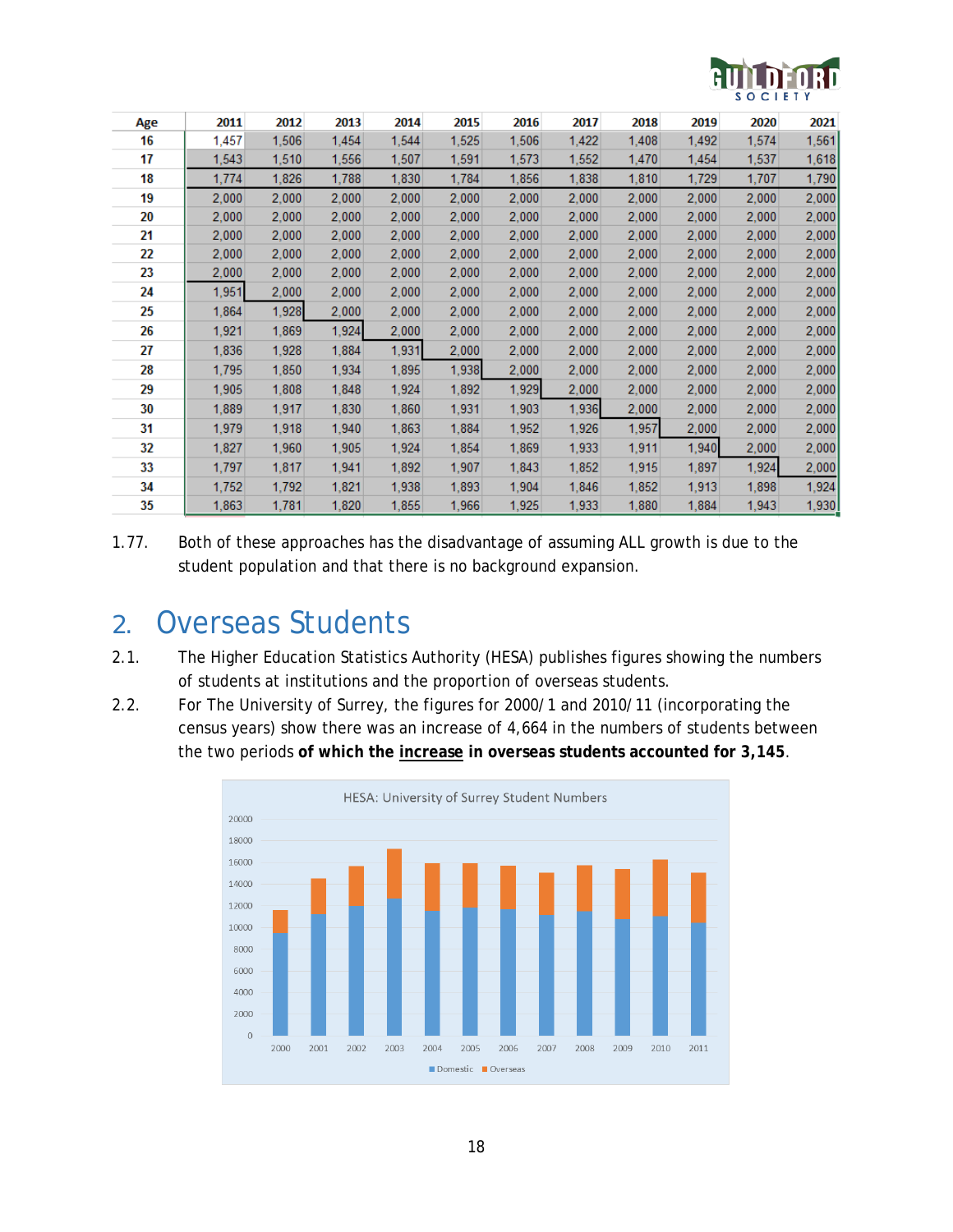

- 2.3. The 2001 census (year 2000 in the chart above) had the lowest student numbers and the smallest cohort of overseas students, whereas the 2011 census (year 2010) had the highest number of overseas students. Reflecting this between censuses as a trend is to misunderstand the data.
- 2.4. In 2010, there were 2,607 homes that were exempt from Council Tax, a reasonable proportion of which will have been as a result of student exemptions, which, if accommodating, say, four students each in 2,000 of them, could account for the student numbers not able to be accommodated in the University Courts and some of the residual students of other Guildford institutions.
- 2.5. It should be noted that anomalies within the 2011 census will allow domestic students to be recorded at their (parental) home rather than at university, whereas overseas students are probably recorded at their university address. It seems reasonable to screen out this student anomaly when assessing the figures.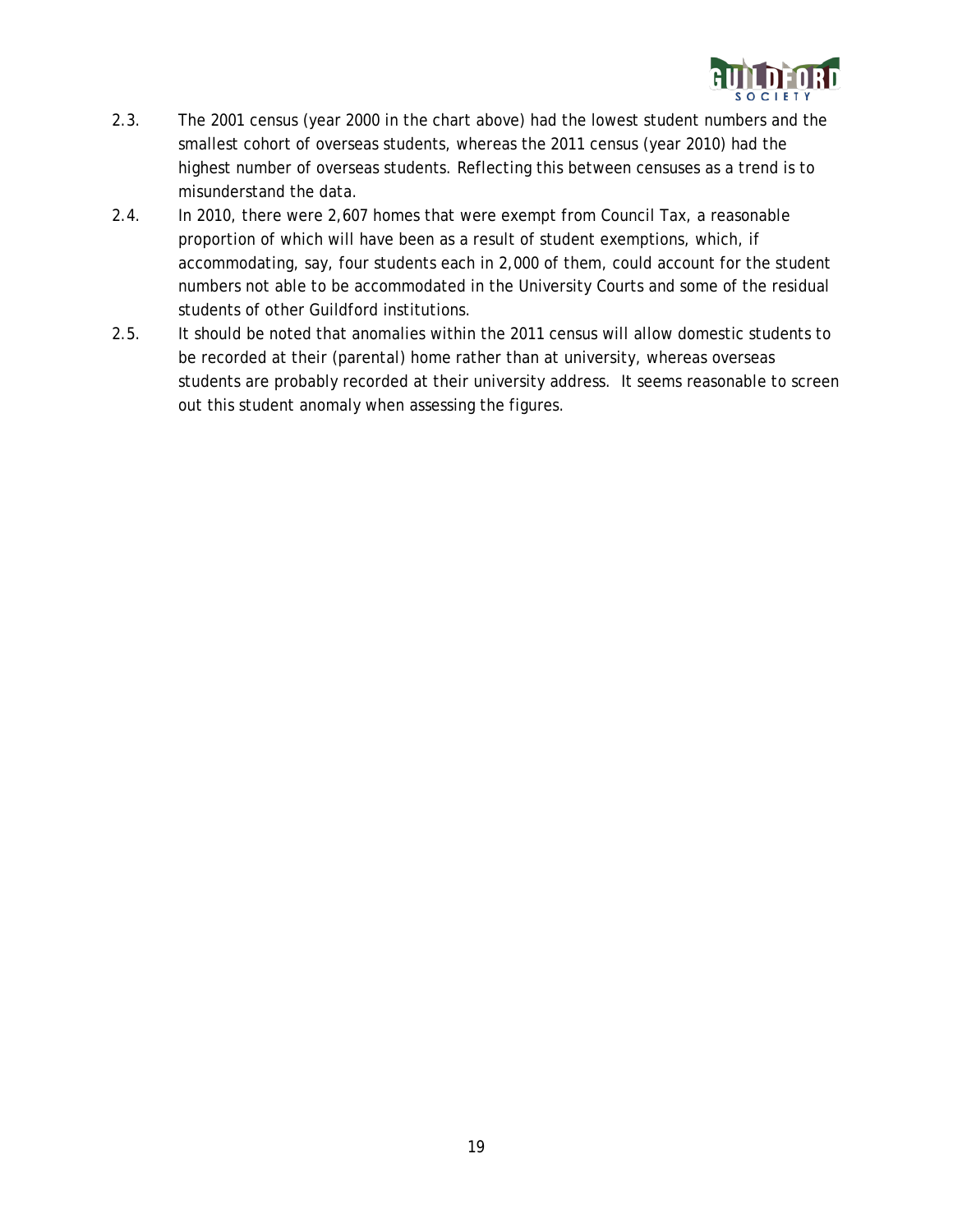

# 3. Crude Arithmetical Model

- 3.1. In the absence of the necessary skills and expertise to conduct a full statistical reappraisal of the figures, the very basic arithmetical model would take the total erroneous population growth in the table above (assessed as 20,034) and deduce that this would adjust the projected 2021 population figure from 156,291 to 136,257, reflecting a slight reduction from the 2011 census figure of 137,580.
- 3.2. This does not reflect reality either of the demographic growth or of the appropriate 2011 baseline number.
- 3.3. Clearly there needs to be a more discerning assessment and, in order to model an approach which emulates the national model but without the complexity of a full demographic model, we have considered how the application of a notional population cap within the key cohorts might impact the projections.
- 3.4. Taking the adjustments made above, where the area beyond the curve was estimated at 10,650 people, and assuming this expansion beyond the typical university town bulge (based on the 2011 profile) is entirely down to the student anomaly, this would suggest a population in 2021 of 145,649 (growth of 8,069 over ten years, which at 2.42 people per household would require 334 homes per year)
- 3.5. The following two charts show the indexed data for Guildford against the indexed England data (where the cohort aged 0 is set as 100 and each cohort is shown relative to that baseline).

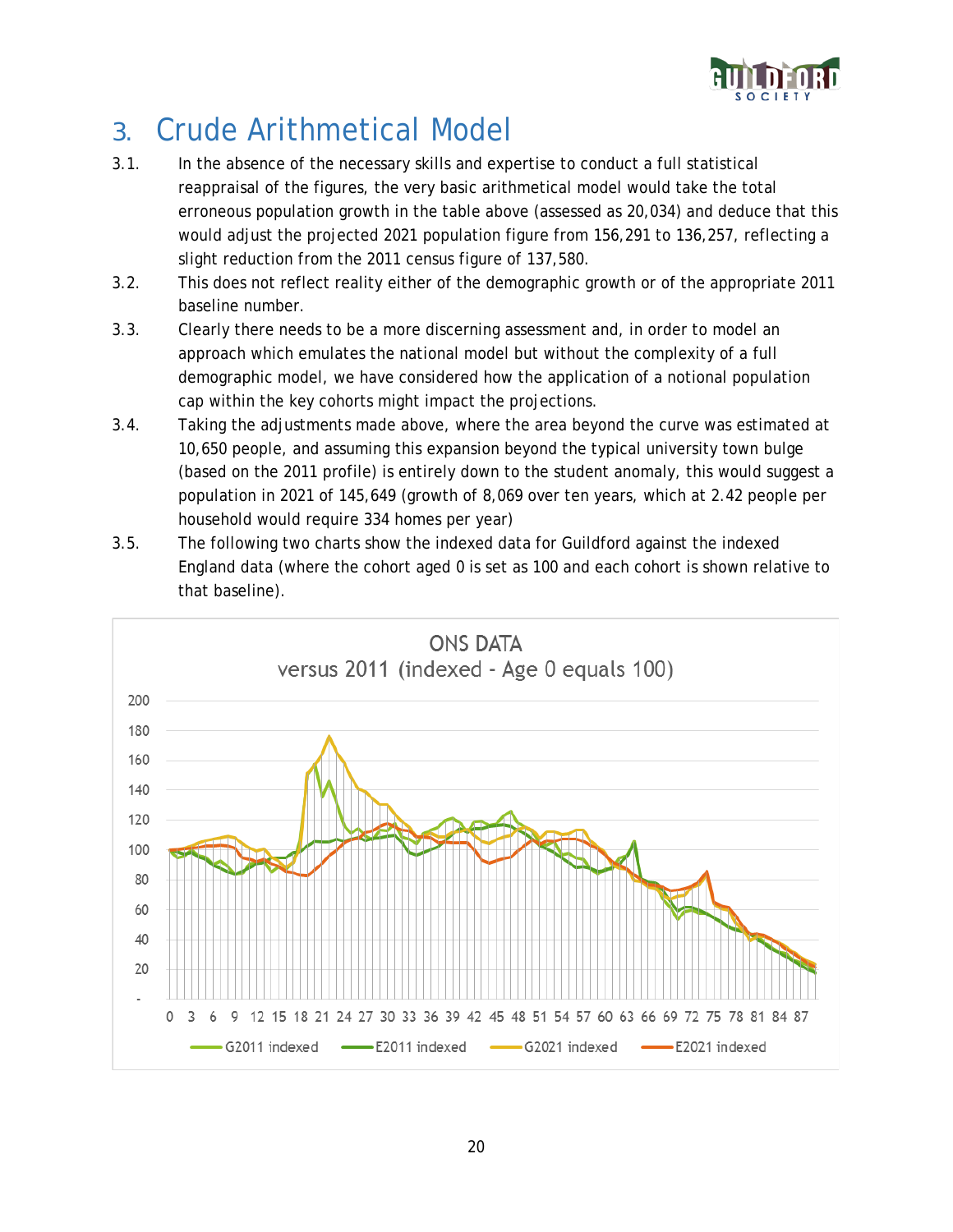

- 3.6. The first chart (above) shows the data from ONS indexed for both Guildford and England based on their respective populations at aged under one year old set to 100.
- 3.7. The second chart (below) shows the same data but adjusted by the crude arithmetical model (table shown above) where the population between seventeen and thirty-three is restricted to 2,000:



- 3.8. This analysis shows that such a cap (statistically applied) would seem to be a realistic approach – although we should caution against its application in such a crude way without an underlying assessment both of the effect of the student population and of background migration into Guildford.
- 3.9. The implication on the housing numbers (again using crude arithmetical analysis) shows the following:

| 2011 CENSUS DATA                                                                                                                  | Population | 137,580 |
|-----------------------------------------------------------------------------------------------------------------------------------|------------|---------|
| 2011 CENSUS (capped)<br>(suggests, crudely, around 2,000 overseas students<br>may have stayed in Guildford over the census count) | Population | 135,461 |
| 2021 POPULATION PROJECTION                                                                                                        |            | 156,299 |
| 2021 CAPPED PROJECTION<br>(removes the cumulative anomaly identified across the projection years)                                 |            | 148,253 |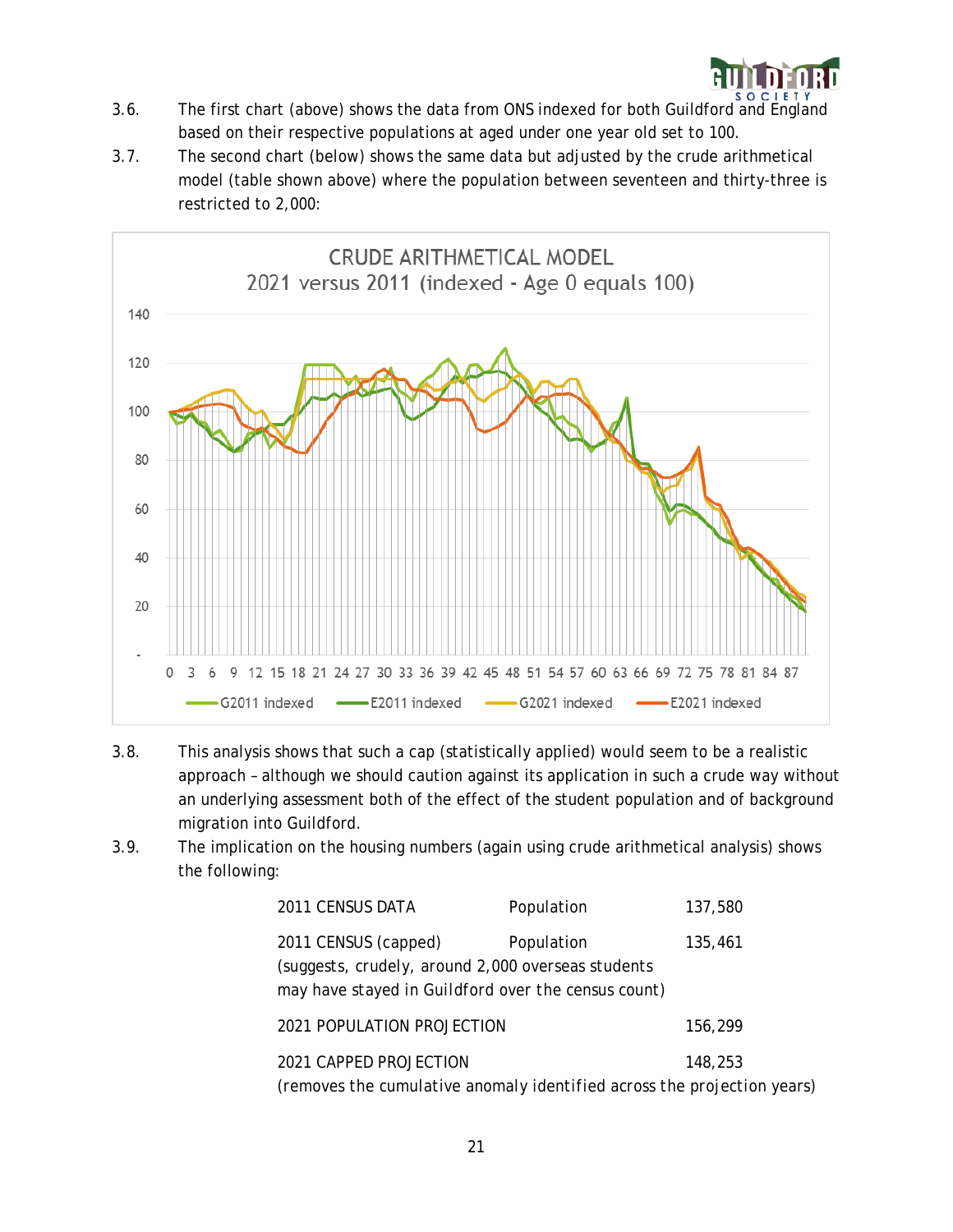

- 3.10. This suggests (at 2.42 people per household as per the 2011 census) that the housing need on the basis of demographic trends is likely to be 12,792 over the ten year period (the capped 2021 projection LESS the 2011 capped census data), requiring 5,286 homes at 529 homes per year (compared to 774 homes per year suggested by the unadjusted data).
- 3.11. NB: Applying a notional cap of 1,900 to the key cohorts in 2011 to 2021 makes very little difference to the assumed population growth (just under 12,000 instead of 12,792).

#### Normalised Data Mapped by England Indexation

- 3.12. In order to consider alternative normalization processes, the Guildford data for those aged below 1 year old were multiplied by the respective England indices for each successive cohort.
- 3.13. These annual data provided the following summary:

| 2011 CENSUS DATA           | Population | 137,580 |
|----------------------------|------------|---------|
| 2011 INDEXED CENSUS        | Population | 133,156 |
| 2021 POPULATION PROJECTION |            | 156,299 |
| 2021 INDEXED PROJECTION    |            | 143,691 |

- 3.14. This analysis is still rather crude but has the benefit of overlaying the England aggregate indexed profile over the Guildford population according to the number of infants under one year old.
- 3.15. This demonstrates a projected population increase of 10,535 between 2011 and 2021, translating to 435 homes per year.
- 3.16. Further analysis of other sources is being carried out to enable us to understand whether there are other flaws which might require a reassessment of the core data.
- 3.17. A further simplistic approach to dealing with the anomaly in the data is to take the problematic years in each cohort as 19-28, which as we have demonstrated is broadly where the population bulges.
- 3.18. If the average forecast population growth for the remaining population (11% vs. 26%) is applied to these years it provides a very simple estimate of the adjustment required to remove this bulge with the added advantage that years 19-28 would then show a growth rate that is consistent with the remaining populations.
- 3.19. Taking this approach would give a revised demand level at 2.42 people per household of 641. See the tables below.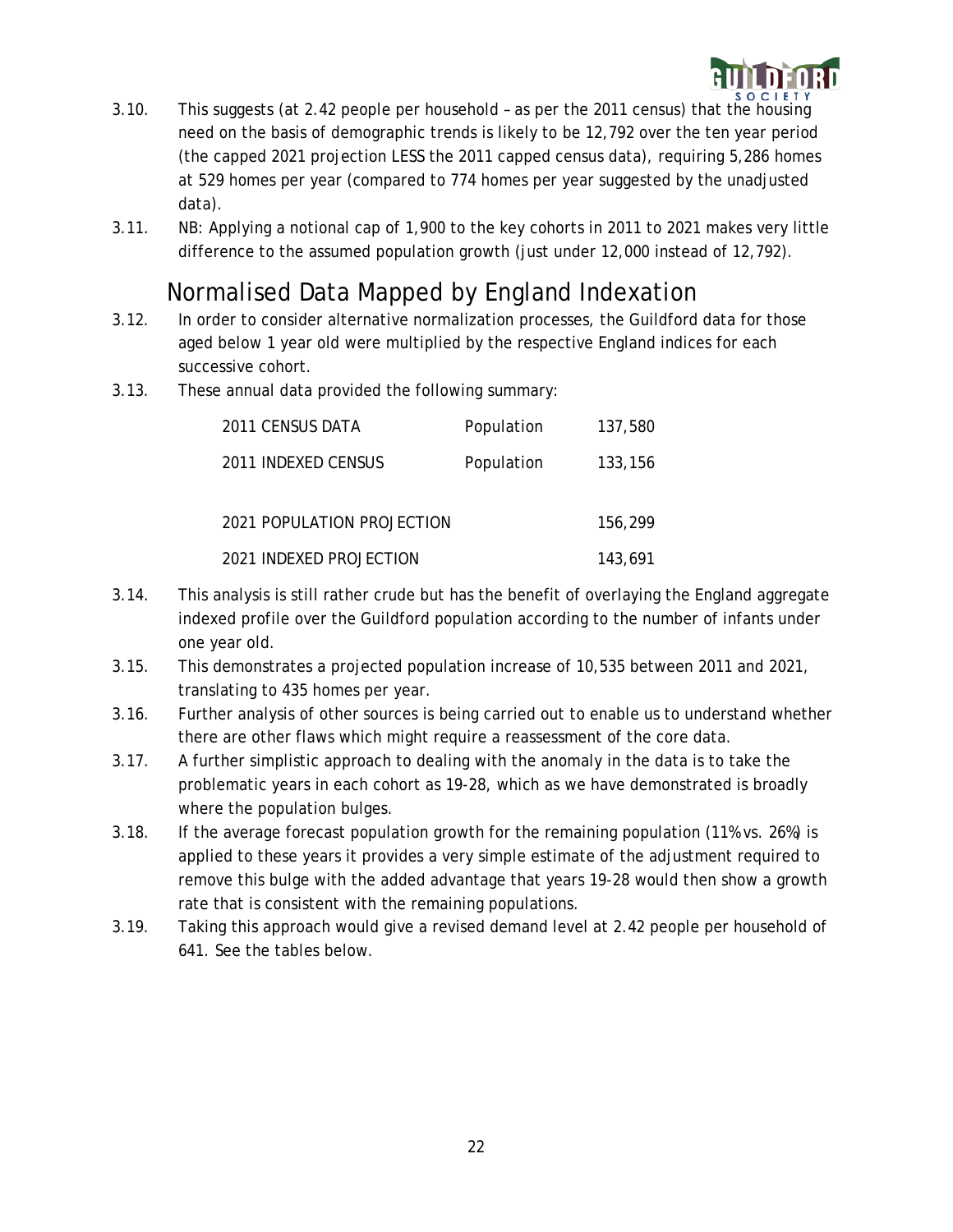

#### *Actual data*

|            | 2011    | 2021    | Increase | Growth |
|------------|---------|---------|----------|--------|
| 19-28      | 21,486  | 27,113  | 5,627    | 26%    |
| Other      | 116,094 | 129,186 | 13,092   | 11%    |
|            | 137,580 | 156,299 | 18,719   | 14%    |
|            |         |         |          |        |
| Proportion |         |         |          |        |
| 19-28      | 16%     | 17%     |          |        |
| Other      | 84%     | 83%     |          |        |
|            |         |         |          |        |

#### *Adjusted data*

|            | 2011    | 2021    | Increase | Growth |
|------------|---------|---------|----------|--------|
| 19-28      | 21,486  | 23,909  | 2,423    | 11%    |
| Other      | 116,094 | 129,186 | 13,092   | 11%    |
|            | 137,580 | 153,095 | 15,515   | 11%    |
|            |         |         |          |        |
| Proportion |         |         |          |        |
| 19-28      | 19%     | 16%     |          |        |
| Other      | 100%    | 84%     |          |        |
|            |         |         |          |        |

3.20. There remains a further challenge and that is that, if there is an unexplained anomaly, the complex CLG housing formation modelling, based on a complex ONS forecast including fertility as well as migration, could also be inflating estimates elsewhere in the system. In this last method, for example, adopting the same percentage average increase for our 19-28 cohort, would probably overstate the population as a result of the impact on expected fertility within the target age range.

#### Housing Based Adjustment

3.21. The CLG household projection (based on ONS SNPP(2011)) highlighted above suggests that 663 new homes per year will need to be built over the period from 2011 to 2021.